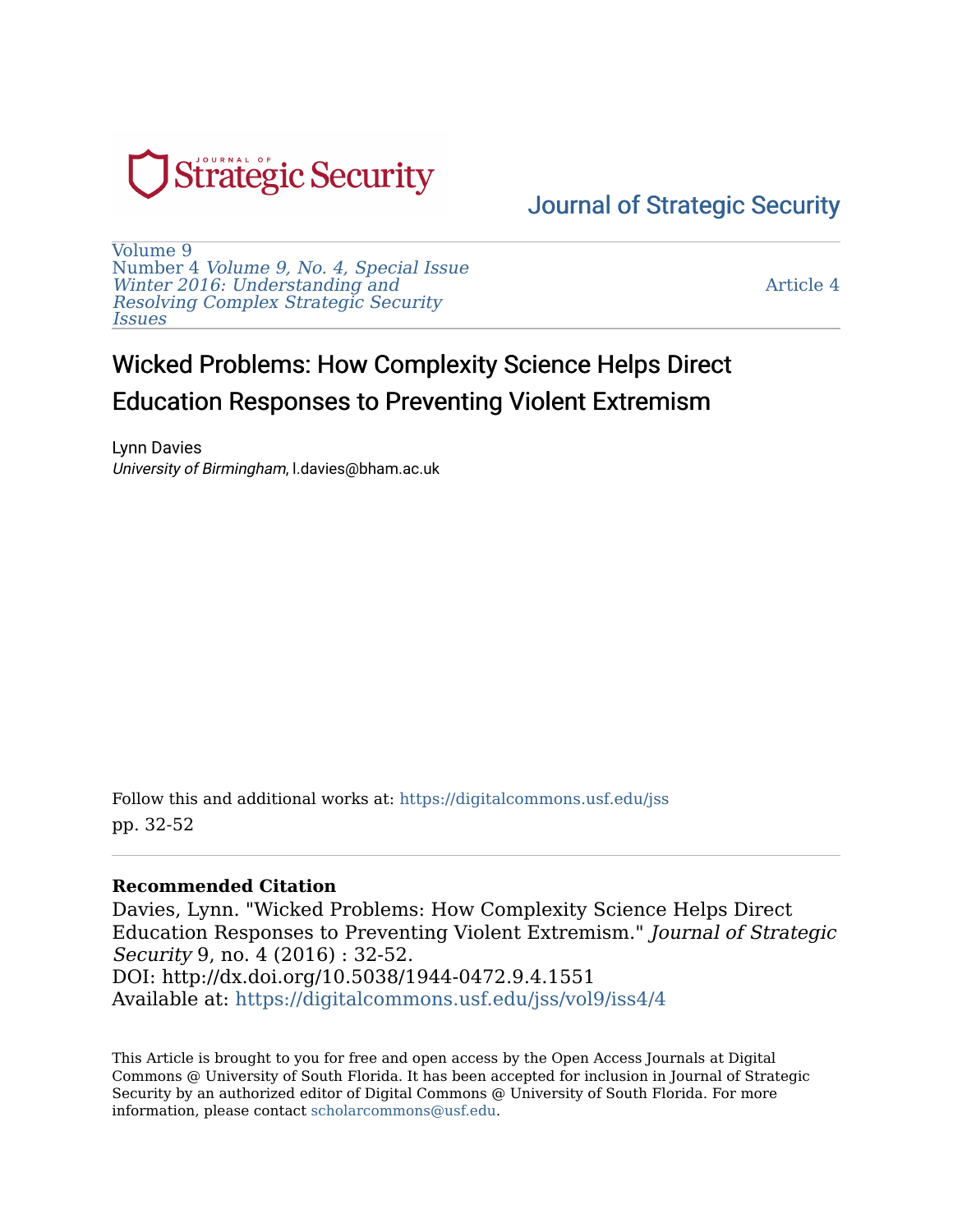# **Wicked Problems: How Complexity Science Helps Direct Education Responses to Preventing Violent Extremism**

### **Abstract**

This article draws on the insights from complexity science to outline potential strategies within education which could interrupt the spread of violent extremism. It first identifies three problems in examining extremism - definitions, causes and targets—before arguing for a focus on systems, not individual learners. Within systems, diversity is needed for emergence, and narrow, hard secularism is rejected in favor of a dynamic secularism which encourages a variety of belief systems in order to guard against polarization. The systems of education, religion, law and of terrorism itself are analyzed to identify entry points and vulnerabilities. After looking at the theories of change used by extremist groups, the paper proposes a theory of change within the niche of education which has four strands: Introducing turbulence through value pluralism, working within the enabling constraints of human rights, building confidence and resilience, and developing networking for social change. All four combined are necessary to generate the creativity which can undermine the wicked problem.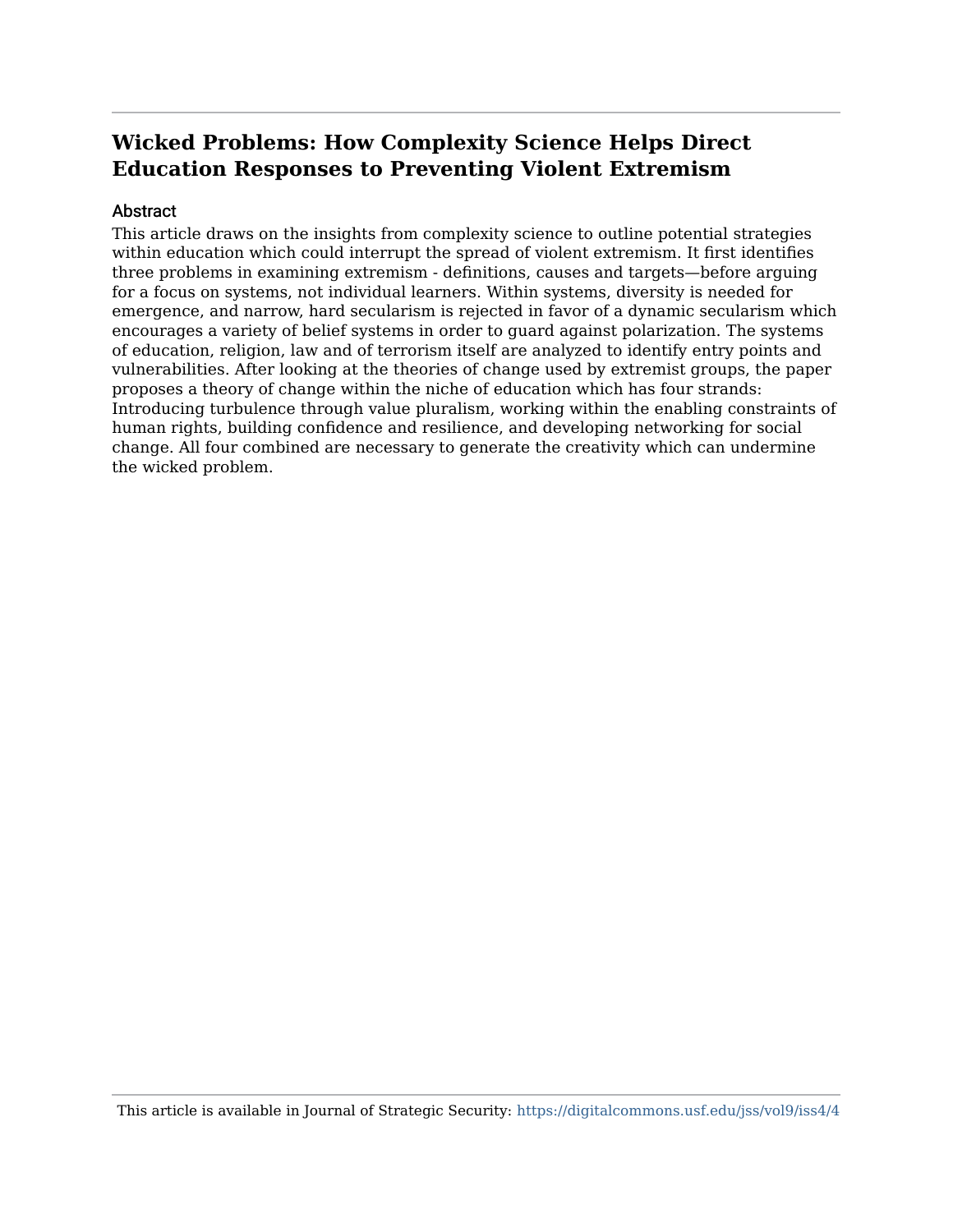# **Introduction**

In a complexity perspective on the world, problems are cast as *wicked*. 1 This means not only that there are multiple legitimate ways of framing each question, but that any solution has unintended consequences that are likely to spawn new problems. Wicked problems have no stopping rules. This article argues that the phenomenon of violent extremism is a wicked problem, with some unique features, where there cannot be tests of effectiveness of solutions. Wicked problems cannot in fact be solved at all—all that is possible is that the problem space is loosened so that a wider range of options for action emerges.<sup>2</sup> This article examines how education can be part of this loosening of the problem space.

To do this means acknowledging how education, as a potentially complex adaptive system (CAS), is nested in other CASs, in this case religion and law. The complex adaptive system—whether the brain, the immune system, the world economy, or an ant colony—can respond to its environment to survive, with redundant features bypassed or dying out and new ones tried and then developed. The CAS may have to reach *criticality* or *the edge of chaos* before emerging into something new, a new fitness landscape. A degree of turbulence is essential, as a CAS exists in a state called *far-from-equilibrium*. In fact, a stable equilibrium would mean death for a complex system. 3

Complexity perspectives have been applied to education before, but mostly in terms of seeing educational institutions as bounded systems, where a complexity approach can mean leadership that is more effective and hence better student attainment.4 A new journal *Complicity* devoted to this field. In this institutional theory of change, the endpoint is a transformation in the working of the school. When focusing on the challenge of violent extremism, however, there is a very different transformation vision—if such change can be visualized as a concrete

<sup>&</sup>lt;sup>1</sup> Horst Rittel, and Melvin Webber, "Dilemmas in a General Theory of Planning," *Policy Sciences* 4 (1973): 155–169, available at:

*http://dx.doi.org/10.1007/BF01405730*.

<sup>2</sup> Kevin H. Rogers, Rebecca Luton, HHarry Biggs, Reinette Biggs, Sonja Blignaut, Aiden G. Choles, Carolyn G. Palmer, and Pius Tangwe, "Fostering Complexity Thinking in Action Research for Change in Social–Ecological Systems," *Ecology and Society* 18:2 (2013): 31, available at: *<http://dx.doi.org/10.5751/ES-05330-180231>*. <sup>3</sup> Brent Davis, and Dennis Sumara, *Complexity and Education: Inquiries into Learning, Pedagogy and Research* (Abingdon: Routledge/Taylor and Francis, 2006). <sup>4</sup> Michael Fullan , *The New Meaning of Educational Change* (New York: Teachers College Press, 2007); Brad Kerschner, and Patrick McQuillian, "Complex Adaptive Schools: Educational Leadership and School Change," *Complicity: An International Journal of Complexity and Education* 13:1 (2016):4‐ 29, available at: *https://ejournals.library.ualberta.ca/index.php/complicity/article/viewFile/23029 /20337.*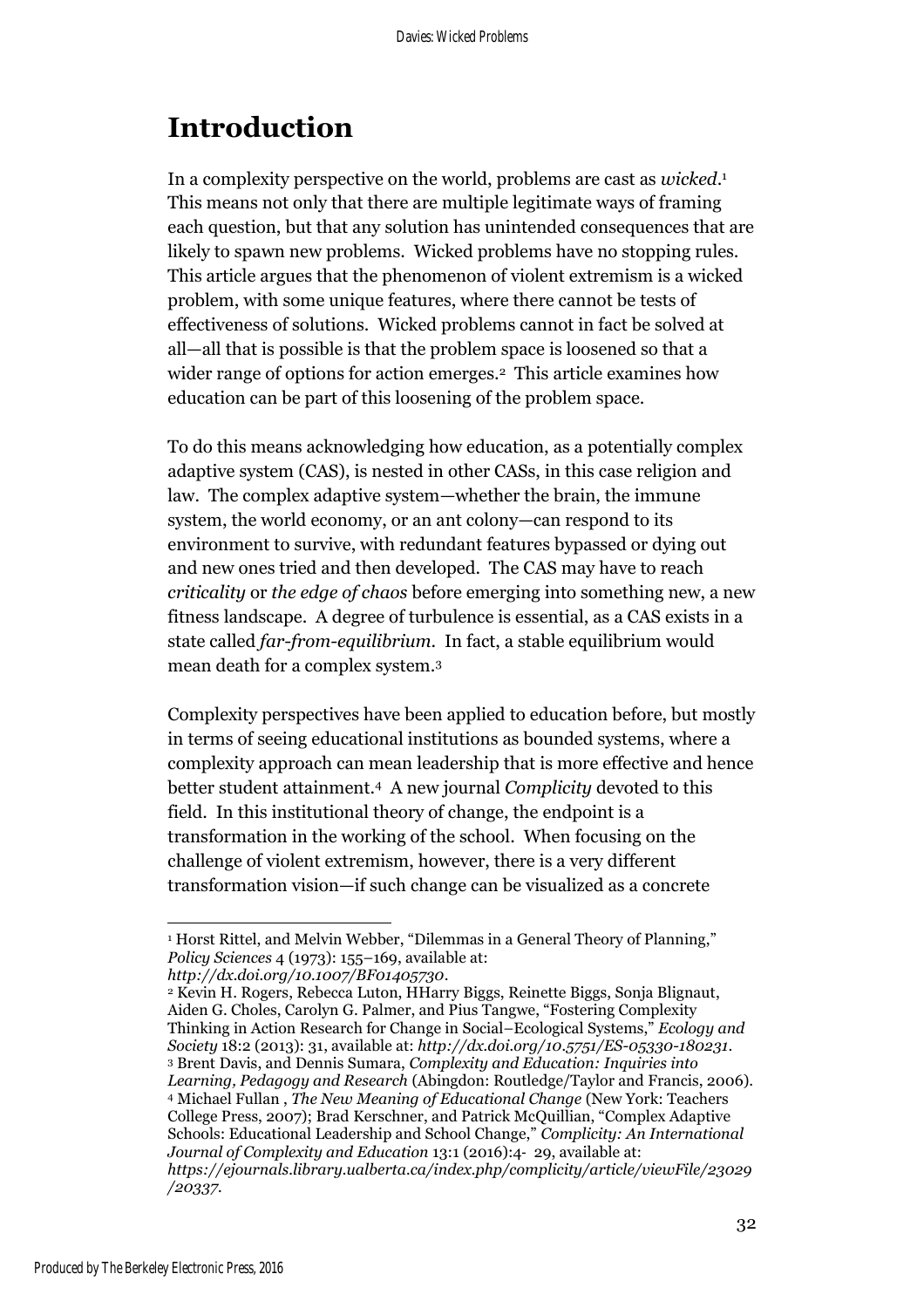reality at all. Building on previous work using complexity theory in education and conflict, this article looks at how a theory of change rooted in complexity science can give some interesting clues towards an educational practice that could possibly help interrupt the spread of violent extremism.<sup>5</sup>

Education in terms of formal learning is a plays a relatively small role in preventing violent extremism—military (sometimes called *kinetic*) solutions seem immediate and impactful. Nonetheless, the conviction that education can do something still lives on. PVE-E (Preventing Violent Extremism-Education) is now a whole industry with several different books and materials, by individuals and by international agencies such as UNESCO, aimed at teachers and policy makers. <sup>6</sup> Yet the impact of strategy is notoriously difficult to evaluate, because of the attribution gap—if fewer young people go off to become foreign fighters, is this because of their educational experience or something else? Prevention necessitates measuring the negative and attributing causality where none can be fully determined.<sup>7</sup> However, with these caveats in mind, some strategies are suggested.

# Problems and Uncertain Paths

Initially, however, three linked problems need surfacing—definitions, causes, and targets. First are the difficulties of definition in our wicked problem. Given the multiplicity of types of extremism (political, ethnic, sectarian, separatist, criminal), there are no internationally agreed definitions of extremism, nor of violent extremism, nor therefore of what countering violent extremism (CVE) or preventing violent extremism (PVE) actually targets. It is like trying to nail jelly to a wall. Unlike trying to find a cure for AIDS, this is one of the reasons CVE is a wicked problem. In a *United States Institute of Peace* publication, Heydeman writes how CVE has struggled to find a clear and compelling definition as a field, and, what is more, poses significant risks to participants and practitioners in the association with counter-terror. <sup>8</sup> The result of such vagueness is either recourse to reductive, linear thinking about cause and effect, or to have a huge scattergun approach, labeling everything as CVE.

 $\overline{a}$ <sup>5</sup> Lynn Davies, *Education and Conflict: Complexity and Chaos* (London: Routledge, 2004); Lynn Davies, *Unsafe Gods: Security, Secularism and Schooling* (London: IOE/Trentham, 2014).

<sup>6</sup> UNESCO, *A Teachers Guide to the Prevention of Violent Extremism* (Paris: UNESCO, 2016).

<sup>7</sup> Naureen Chowdury Fink, "Something Old, Something New: The Emergence and Evolution of CVE Effort*"* (Washington, D.C.: United States Institute of Peace Insights Newsletter Spring, 2014).

<sup>8</sup> Steven Heydeman, "Countering violent extremism as a field of practice," *United States Institute of Peace Insights* 1 (Spring 2014), available at: *https://www.usip.org/sites/default/files/Insights-Spring-2014.pdf.*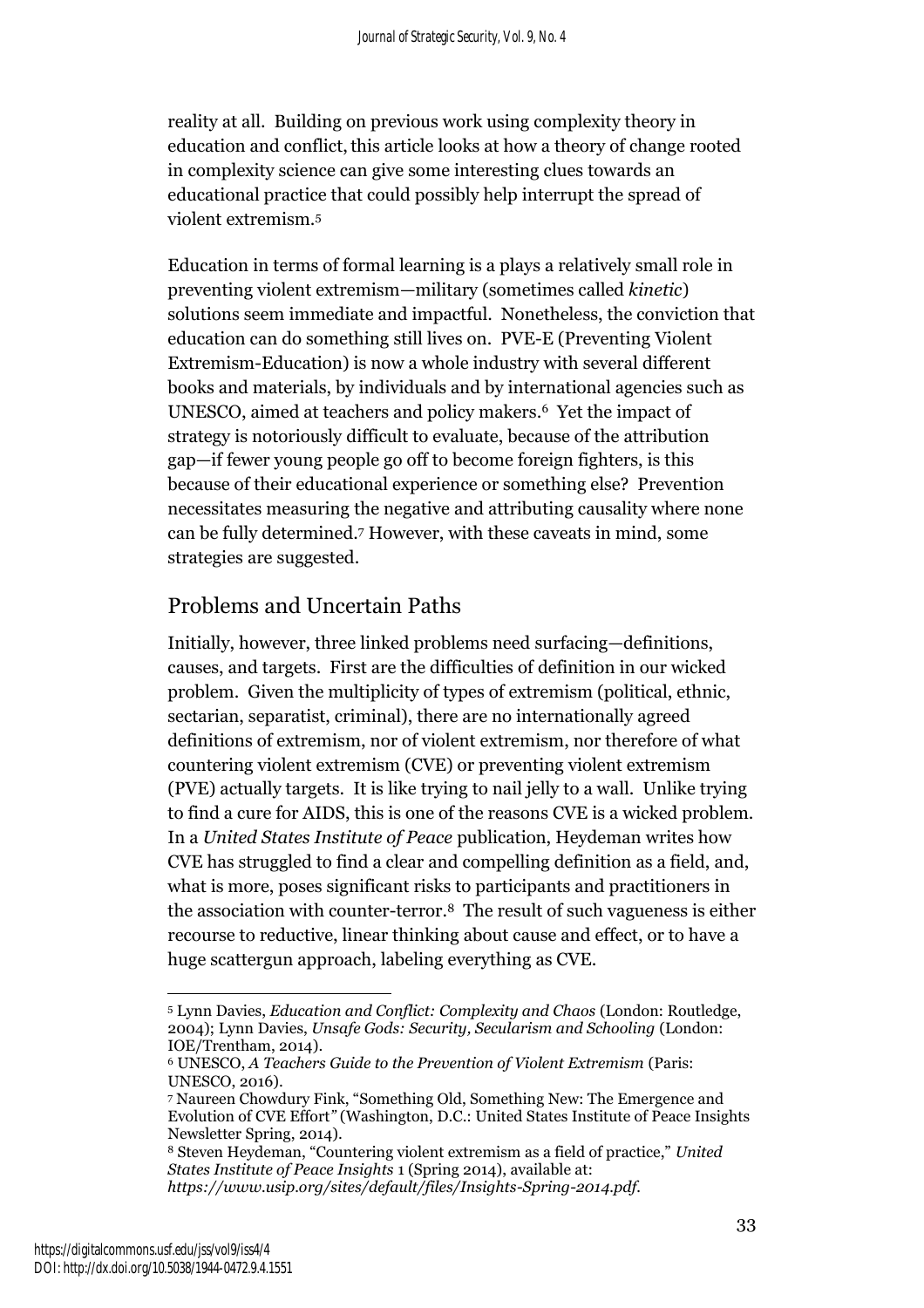Secondly, there is an understandable desperation to understand root causes of extremist behavior, so that solutions can be applied. However, there is no one linear path into (or out of) extremism, and, although vulnerability factors can be posited, it will be unique, idiosyncratic combinations that predispose individuals to support violent extremism. There is a temptation to identify a singular root cause and leap in with an equally singular educational solution. This ranges from the macro level (if it is poverty, make education vocational for the marginalized) to the more micro (if it is boredom, make school more exciting). Our social enterprise *ConnectFutures* participated in a European research project called *Formers and Families, which*, through interviewing former extremists and their families, had the aim of identifying family patterns, which made children vulnerable to radicalization.9 In our UK sample, however, we were unable to establish any such patterns. Families can help perhaps in preventing radicalization or afterwards supporting a journey to deradicalization, but it is crucial to avoid a causal view, which attributes blame. The focus on the individual or on dysfunctional families is a blind alley in PVE strategy.

Within the educational field, a linked third problem is that of targets. There is a growing popularity for movements such as character education, or even *character and virtue* education. The aim is to instill or encourage certain character traits and moral virtues—courage, justice, self-discipline, gratitude, humility etc. to turn out better citizens. <sup>10</sup> This project has two fundamental flaws. The first is that the character traits described could equally apply to many violent extremists, who demonstrate determination, grit, loyalty, courage and even compassion (for those on their side). They show humility and gratitude to God for allowing them to become a martyr. There is no guarantee of how people will use their attributes. In addition, there is a danger of cementing binary notions—good versus evil, moral versus wicked.

The second flaw is character education's theory of change—the notion that if you create enough good people, a good society will result. Sadly, perhaps, this is not how societies evolve. One can have a mass of good people run by a brutal dictator and their coterie where a society goes backward. When a society does seem to emerge into something better, as

<sup>9</sup> Lynn Davies, Zubeda Limbada, Laura Zzahra MaDonald, Basia Spalek, and D oug Weeks, "Formers and Families: Transitional Journeys in and out of violent extremisms in the UK," ConnectJustice (2015): 1-32, available at

*http://connectfutures.org/wp-content/uploads/2016/08/UK-Formers-Families-Final.pdf.*

<sup>10</sup> James Arthur, *Of Good Character: Exploration of Virtues and Values in 3-25 Year olds* (Exeter: Imprint Academic, 2010)*.*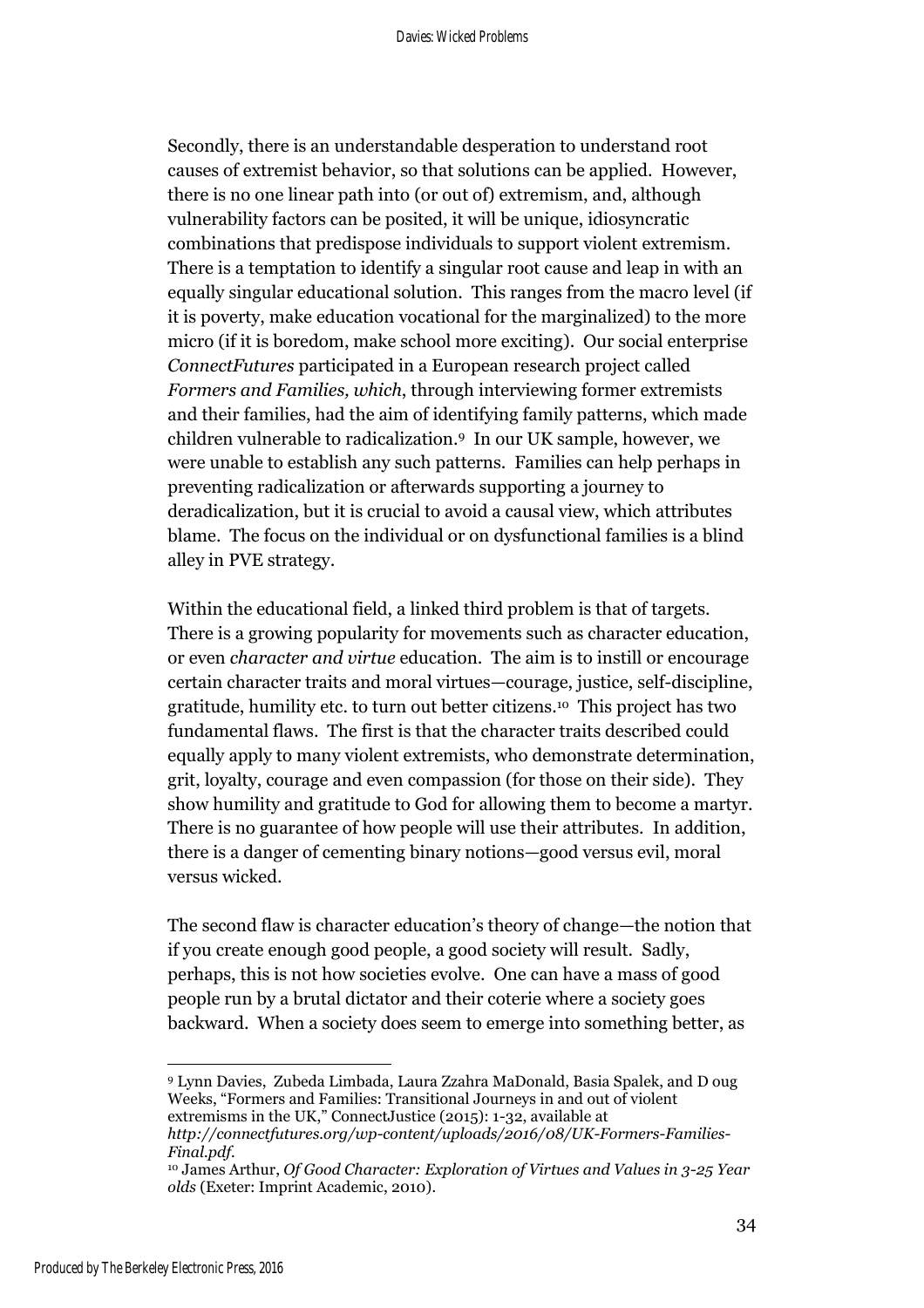in the fall of the Berlin wall, the end of apartheid, it is not because of some critical mass of good people, but a highly complex set of interlocking events that cannot always be predicted. PVE therefore cannot borrow from or just extend peace education, or any of the programs which focus on the transforming or sedating the individual—whether character, Buddhist inner peace or mindfulness. It is the wrong starting point. To contemplate change, we have first to look at systems.

# Working within Systems

Firstly, are education systems complex adaptive ones? Clearly, some are more adaptive than are others. Education systems suffer hugely from the phenomenon of path dependence. In that they are designed to transmit received values and socialize the young into accepted norms, they are inherently conservative. In some ways, they are the classic frozen accident, or lock-in: Beginning from the need for social control, to produce the next generation of workers, many have not moved from 19th century models of group containment and frontal transmission of knowledge. Technology is forcing new ways of learning and receiving information, as pupils take photos of the blackboard/whiteboard instead of writing it down, and bypass the teacher in the search for information on the internet. Yet, many systems cling to traditional ideals and education's role in selection and sorting the life chances of future generations is firmly embedded. Education systems will not get to the edge of chaos any time soon.

Turning to religion, faith organizations can have elements of a CAS, but religions themselves are underpinned with linear ideologies. These include notions of the end time, the path that humankind will take towards God. They also include many ideas based on linear cause and effect—sin and you will be punished, love and you will be rewarded. The major and obvious point about suicide bombing is that the ultimate axiom of linear thinking—that you will be rewarded in heaven—is not open to historical proof/disproof, as might a political Utopia. The appeal of the supernatural is part of their resilience.

Religions become complex systems not because of a God directing them, rather because they become robust, self-organizing networks, able to beat off the competition. A set of exclusive relationships or networks is formed around a religious denomination that includes some into a privileged set of relations, information systems, myths, and symbols. In James Dingley's analysis from work in Northern Ireland, "the networks act as communication systems, distributing knowledge and information, and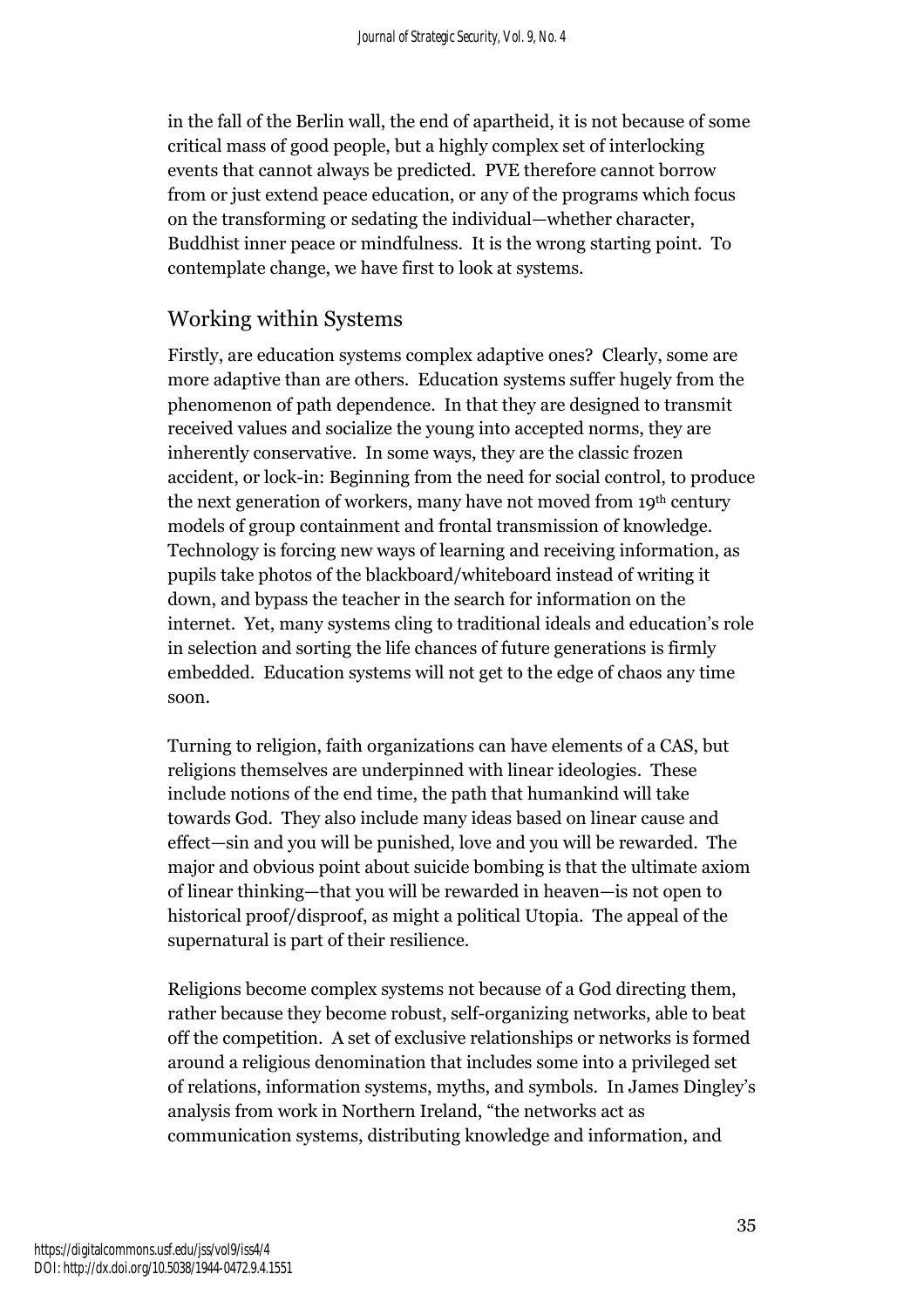historical memory banks." <sup>11</sup> The historical memory banks include an essentialist perspective on other people, and the belief that those others are unlikely to change. Such memories also include gender relations. Yet it is possible to disturb such religious essentialism: A collection on *Gender, Religion, and Education* that I co-edited revealed how educational institutions do maintain gendered relations but also how women operating within those religions can challenge these. <sup>12</sup> Whether Christianity, Islam or Judaism, such women had the courage to show argue that gender interpretations within their own religion were a social construction. If this is accepted, the problem for religious adherents (and for the women) then becomes why *all* religion not a social construction. Those mounting a counter-narrative to ISIS will seek to demonstrate that the ISIS ideology is a social construction, not based on true Islam. This does work for some people being mentored; others prefer the more dramatic version.

Thirdly, then, the actual systems of terrorism. Is ISIS a complex adaptive system(CAS)? As long ago as 2004, the author was arguing that al-Qaida (AQ) was a CAS—self-organizing, with horizontal cells, adapting and evolving, learning, and incorporating other branches such as the Taliban.<sup>13</sup> ISIS is even more resilient and evolving than AQ. It does have linear visions of the caliphate, but also highly complex military, economic, financial and propaganda sub-systems. In its aim of creating fear, it is successful. It is adaptive, searching out new and creative ways to recruit, to instill terror, and to normalize violence to an end. Many of their fighters are killed, but currently, ISIS seems able to control an endless supply of recruits. For many, it is a better life in it than out of it. While some military tactics within the War on Terror go after the leadership, taking out the leader does not mean the collapse of the organization—just as decapitation also does not work to break up complex international criminal networks. Nor is there a single space that can be marched into and occupied.

Yet while terrorist organizations are evolving, we must go along with the assumption that any violent extremism is not good for general social evolution—based as it is on regressive purist or Millennial ideologies. Religious violent extremism aims at a return to medieval and misogynistic practices; right-wing extremism to some imagined community of pure white, non-Jewish/Muslim inhabitants; and left wing extremism to some

 $\overline{a}$ <sup>11</sup> James Dingley, Religion, Truth, National Identity, and Social Meaning: The Example of Northern Ireland," *National Identities* 11:4 (2009): 367-83, 369. <sup>12</sup> Zehavit Gross and Lynn Davies, *Gender, Religion and Education in a Chaotic Postmodern World* (Dordrecht: Springer, 2015).<sup>13</sup> Davies, *Education and Conflict.* <sup>13</sup> Davies, *Education and Conflict.*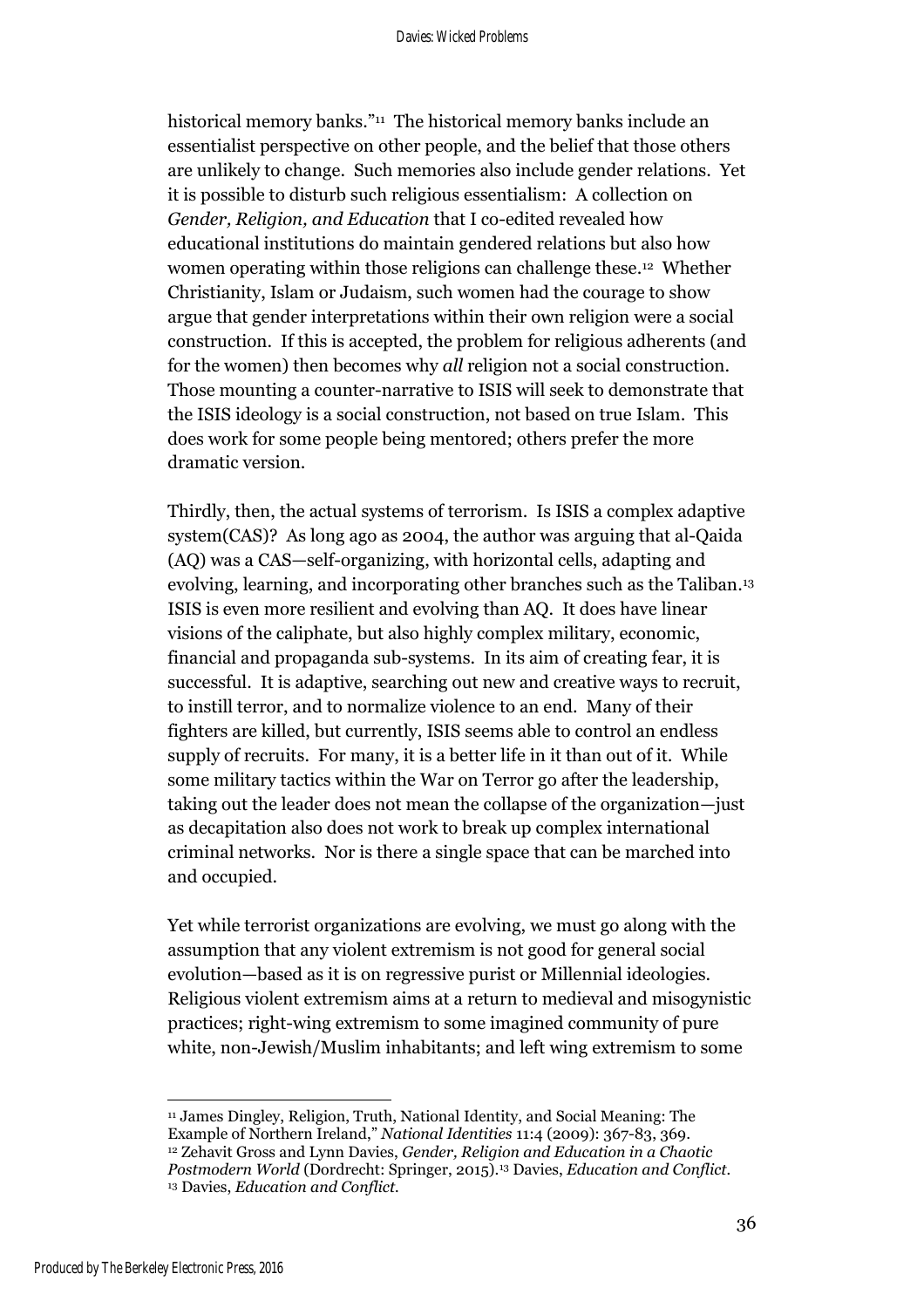communist collectivist existence—or anarchy. None is evolutionary. Violent extremism is also incredibly wasteful of resources: It helps the arms industry (and the PVE industry of course) but it is economically ruinous. Will violent extremist movements die out? Can we hasten their demise?

Their key vulnerability is the lack of diversity—and in the end, the lack therefore of negotiating power, still less negotiating will. Power sharing is unthinkable. While terrorist organizations recruit, in the end only a narrow band of people will subscribe to the terrorists' methods, despite their growing spread into the indoctrination of small children. The opportunity space for negotiation is not there. This is not to argue that unlimited diversity would in contrast mean greater peacefulness or communication—studies of societies such as Switzerland or Bosnia-Herzegovina show that violence or conflict is *less* likely when there are degrees of boundaries between groups. Rutherford et al argue that peace does not depend on integrated coexistence, but rather on well-defined topographical and political boundaries separating groups, allowing for partial autonomy within a single country. <sup>14</sup> Complexity theory shows us however that for emergence, a degree of diversity is essential, so that new combinations can evolve, better suited to a new environment. Extremist movements do lack this potential.

# Bifurcation and Amplification: The Wrong Sort of Secularism

If the vulnerability of ISIS is its lack of diversity, then the clear policy message is *not* to try to tackle this through an equally crude crackdown on diversity. A current example as I write is the ban on burkinis on the beaches in France. This is a manifestation of France's hard secularism and attempts at an assimilationist policy. In contrast to countries with a softer, multicultural secularism, which accommodates diversity, France understands of the brakes on extremism and ethnic conflict is an almost Soviet style banning of religious expression. One does not have to be an expert in complexity theory to know that such bans and public, forced removal of items of clothing will lead to amplification of ethnic and religious tension, not to greater integration between groups. The UN human rights agency (OHCHR) said that the bans amounted to a grave and illegal breach of fundamental freedoms, wanting local officials to lift the bans immediately, as they did not increase security. The OHCHR spokesperson said such bans "fuel religious intolerance and the stigmatization of Muslims," and "have only succeeded in increasing

 $\overline{a}$ <sup>14</sup> Alex Rutherford, Dion Harmon, Justin Werfel, Alexander S. Gard-Murray, Shlomiya Bar-Yam, Andreas Gros, Ramon Xulvi-Brunet, and Yaneer Bar-Yam, "Good Fences: The Importance of Setting Boundaries for Peaceful Coexistence" *Plos One* 9:5 (May 2014), available at: *http://dx.doi.org/10.1371/journal.pone.0095660.*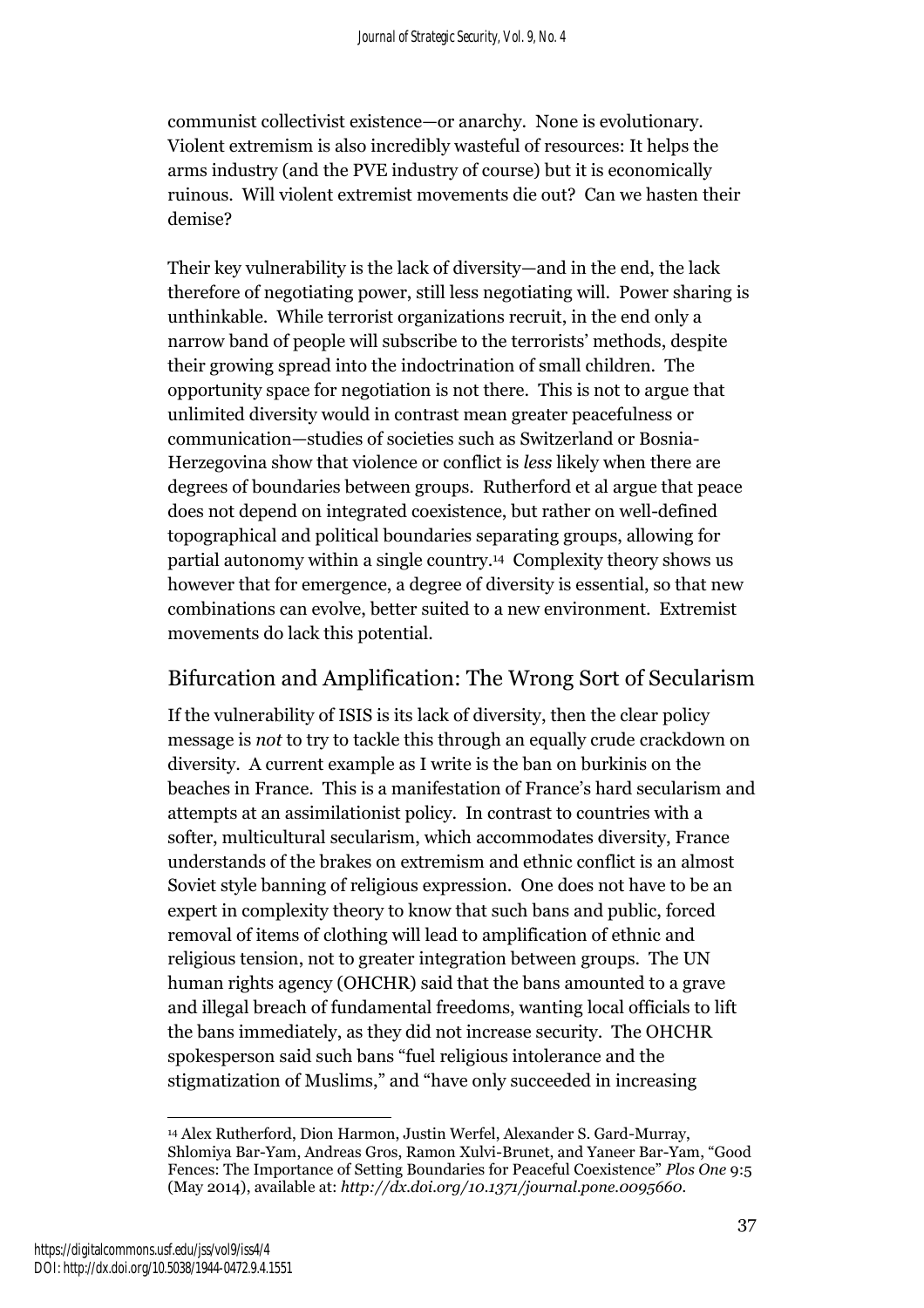#### tensions."<sup>15</sup>

As this author has argued before, secular governance is central to the management of religious and sectarian divides.16 However, this must be a dynamic secular governance, which not only accommodates different religions but also *encourages* diverse worldviews. A good, useful protective secularism does not deny religion; it merely has the principle that no one religion is privileged in national decision-making, and that can human rights cannot be overturned on the grounds of cultural or religious expression. Dynamic secularism is pragmatic and aimed at equity: a nice current example is that Mounties in Canada are to be permitted to wear a hijab, to encourage Muslim women to consider a career in the Royal Canadian Mounted Police. 17 The banned burkini women have decamped to the beaches of Italy, joined by nuns swimming in their full clothing to make a point—one which demonstrates the partial and hypocritical nature of the French stance. Nevertheless, even though the ban will be rescinded, the damage is done, and France is likely to be the subject of more terrorist attacks, not fewer. In some ways, the French project has similarities to character education—the focus on the individual, on changing people and their souls to be more French. It thus suffers from the same flaws.

The danger is not just amplification but bifurcation. At critical junctures, systems can go in contrasting directions. Menafee points out how both Canada and Somalia have complex adaptive systems.18 The primary difference is that Canada has a system that rewards good behavior; Somalia has a system that rewards militancy, piracy, and corruption. These latter behaviours are all adaptations inside an unhealthy system and self-reinforcing. Similarly, in Acemouglu's and Robinson's book *Why Nations Fail: The Origins of Power, Prosperity, and Poverty* the authors' cite path-dependent change as an explanation for why there are huge, divergent differences in living standards across the world.19 They contrast extractive and inclusive economic and political institutions. Extractive political and economic institutions reinforce each other as the rich seize control, and with it seize resources for themselves. Inclusive institutions

<sup>16</sup> Davies, *Unsafe Gods: Security, Secularism, and Schooling.*

*http://www.comparativist.org/?p=510.*

<sup>15</sup> "French court overturns 'illegal' burkini ban in France," *Al-Jazeera,* September 1, 2016, available at: *http://www.aljazeera.com/news/2016/09/french-courtoverturns-illegal-burkini-ban-nice-160901202423711.html.*

<sup>17</sup> Harris. Kathleen, "RCMP allows Muslim women Mounties to wear hijab," *CBC News*, August 24, 2016, available at: *http://www.cbc.ca/news/politics/rcmpdiversity-policy-hijab-1.3733829*

<sup>18</sup> Trey Menafee, "Capabilities and Complexity: A response to Owen Barner" *The Comparativist* Blog, August 16, 2012, available at

<sup>19</sup> Daron Acemoglu, and James Robinson, *Why Nations Fail: The Origins of Power, Prosperity, and Poverty* (London: Profile Books, 2012).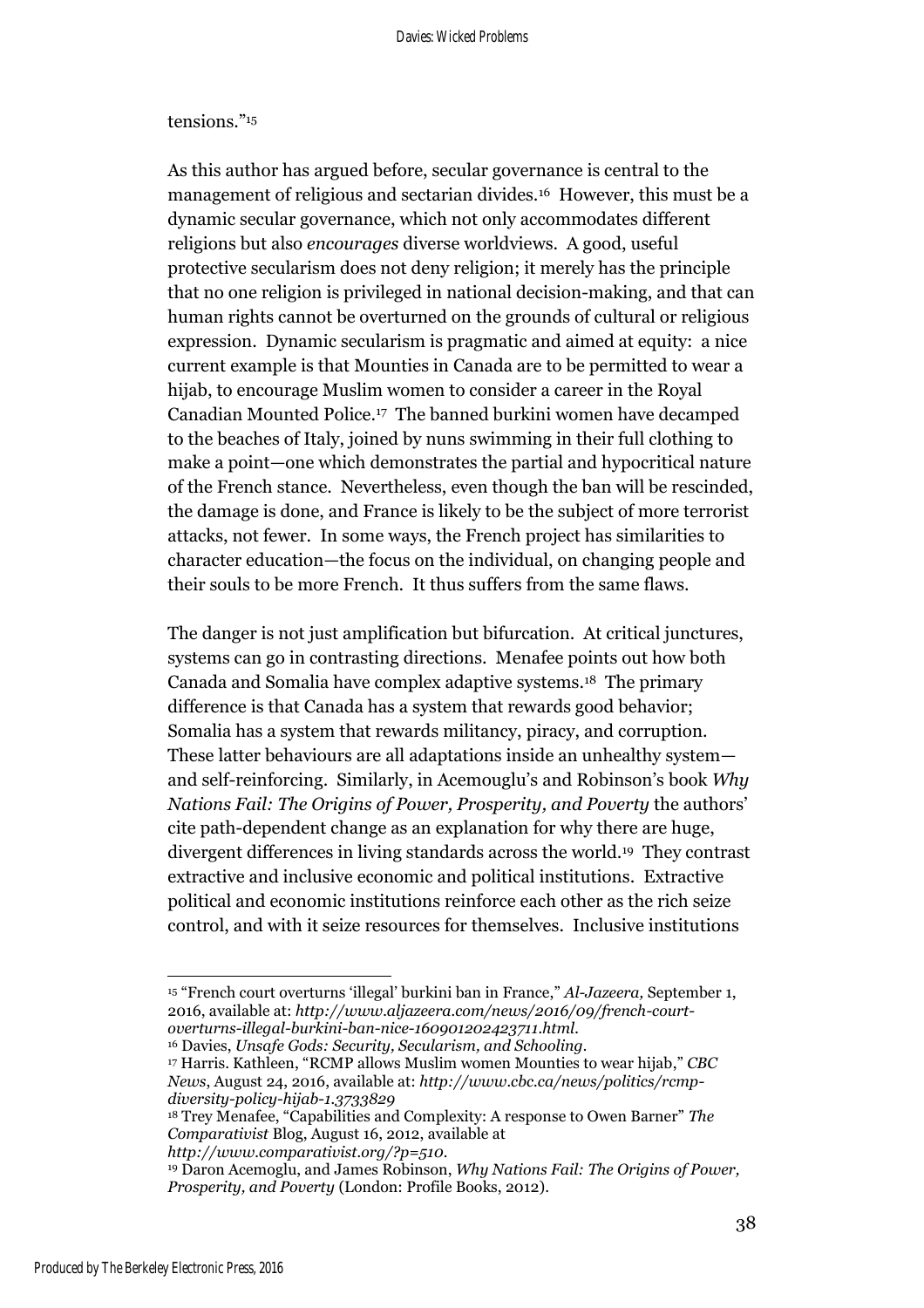in contrast enforce rights and create a level playing field for investment. They have a degree of political centralization to establish law and order, tax systems, health care, education, and an inclusive market economy, but political power is widely distributed and in a pluralistic manner.

The message then is for inclusive pluralistic politics—including an inclusive secularism. It is important that secular/religious is nor forced into a binary mold: Islamist extremists will claim that secularism is the same as atheism, and therefore an enemy. There a large amount of educational work to be done to demonstrate that an open secularism is not only possible, but also is a friend to religion—as organizations such as *British Muslims for a Secular Democracy* understand well. At a critical fork, it is crucial not to choose the path of a narrow nationalism. Trying to make people more the same is the antithesis to evolutionary change.

This is not however to argue for some sort of legal pluralism. The rule of law under a secular governance means people should not be able to make choices within different systems (for example marriage or property) as this erodes the protective power of the law, which entails the same rights being applicable to everyone regardless of culture, religion, or gender. Different legal systems - as for example between Islamic and secular - are not negotiable within the terms of our usual binary thinking models, with religious law stemming from the divine rather than the man-made. Secular law can be challenged through democratic processes as well as through acknowledgement of changing times. Divine law is less open to question and adaptation, and has different logics. Overlaps could be found; but extremist interpretations of the law are even less adaptable and, clearly, the methods of violent extremism violate international human rights law.

## Theories of Change

In millennial and fundamentalist movements, there may be a vision of the inevitability of the end-time, for which we just must wait. Yet extremist movements will want to hasten this, or even see this acceleration as their calling. In this, they will have an earthly theory of change. The ISIS theory of change is the terrorist one—that fear will make governments act differently, and that people under ISIS control will behave differently and eventually come to embrace the conditions. Neither of these is true governments do act differently, but more likely in terms of a heightened military response than in terms of drawing up plans for a caliphate to accede to demands. The recent liberation of the Syrian town of Manbij from ISIS control saw women joyfully burning their burkas and men shaving off their beards.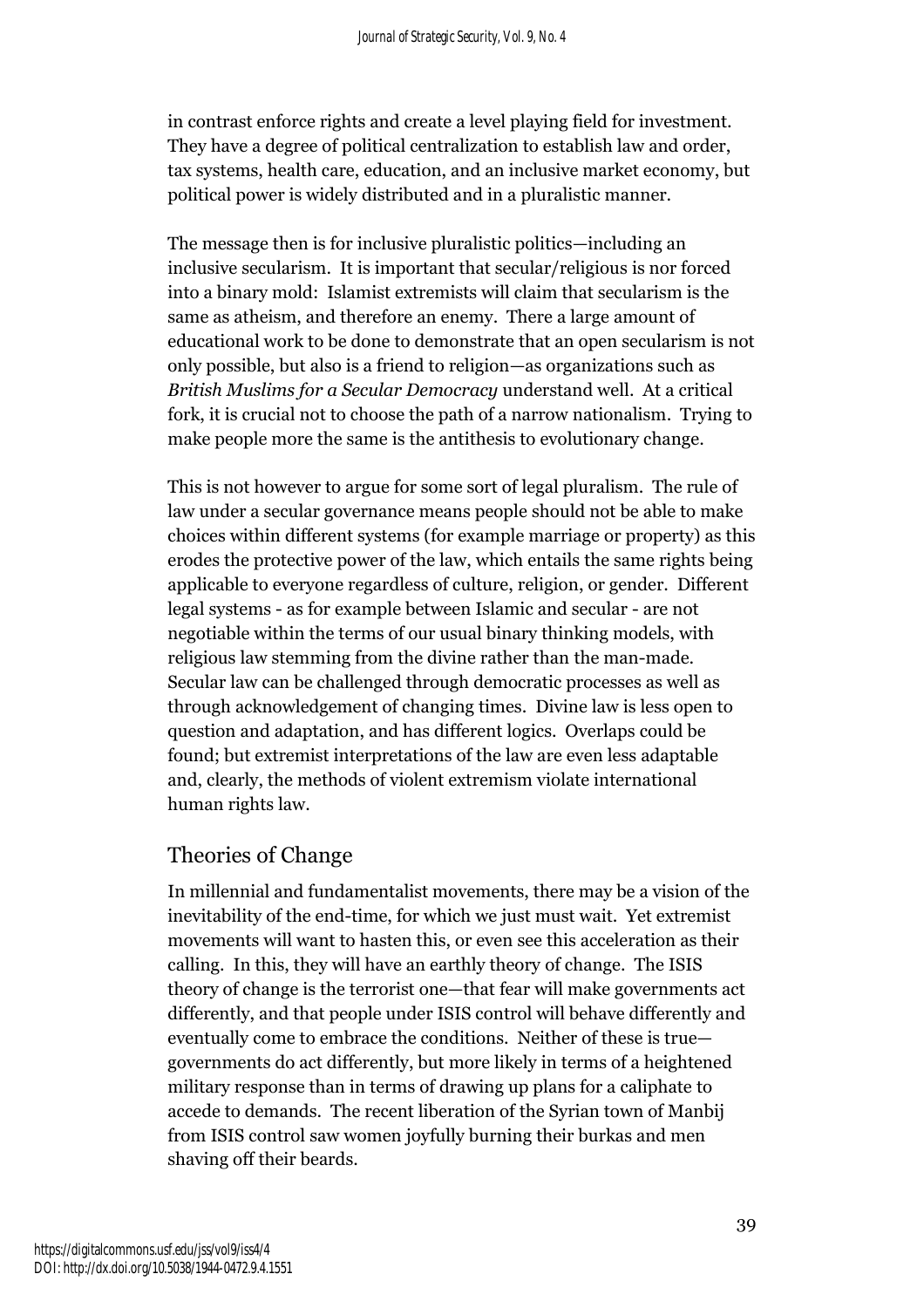ISIS operates on parallel theories of change—the one regarding governments and that peddled to recruits. A recent initiative by the CVE organisation Hedayah examines the varying types of narrative used by Islamist extremists in South East Asia. <sup>20</sup> The basic structure of persuasion is:

There are injustices in this world or basic grievances  $\downarrow$ There is an alternative to this injustice  $\downarrow$ There is a need to act and it is the duty of all Muslims to act  $\downarrow$ Violence is the only option to eliminate injustice and the only effective response

The counter-narratives that are developed focus mostly on the last of these logics—stressing that Islam is a peaceful religion. The question for complexity is whether counter narratives offer only binary alternatives, or simple refutations. These may not work for all those at risk. It is very difficult to refute claims of grievance—the claim that governments are preventing Muslims from practising their faith appears to be validated in the French instance discussed earlier. If people accept that there are grievances, and equally accept their duty to act, it is difficult to offer internationally proven alternatives to violence, as options to redress grievance are localized. Yet the clue to mounting different structures of persuasion is equally to focus on the second of the propositions, that there is *an* alternative to injustice. A complexity approach shows how a theory of change through education helps promote multiple alternatives, not one.

## Education's Niche

Although change appears evolutionary or random, humans are instrumental, particularly in amplification and polarization—accidents of power and networks can determine whole nations and their economies. Therefore, we must believe that in education, we can make small interventions, which will not change the course of history but may make small ripples in the pond. Education does occupy a niche (with niches being characteristic of a typical CAS).<sup>21</sup> There are four promising properties of the niche: Creating turbulence, promoting rights, building argumentative confidence, and providing a platform for networking.

<sup>20</sup> Sara Zeiger, *Undermining Violent Extremist Narratives in South East Asia: A How To Guide* (Doha: Hedayah, 2016).

<sup>21</sup> M Mitchell Waldrop, *Complexity: The Emerging Science at the Edge of Order and Chaos* (London: Penguin, 1992).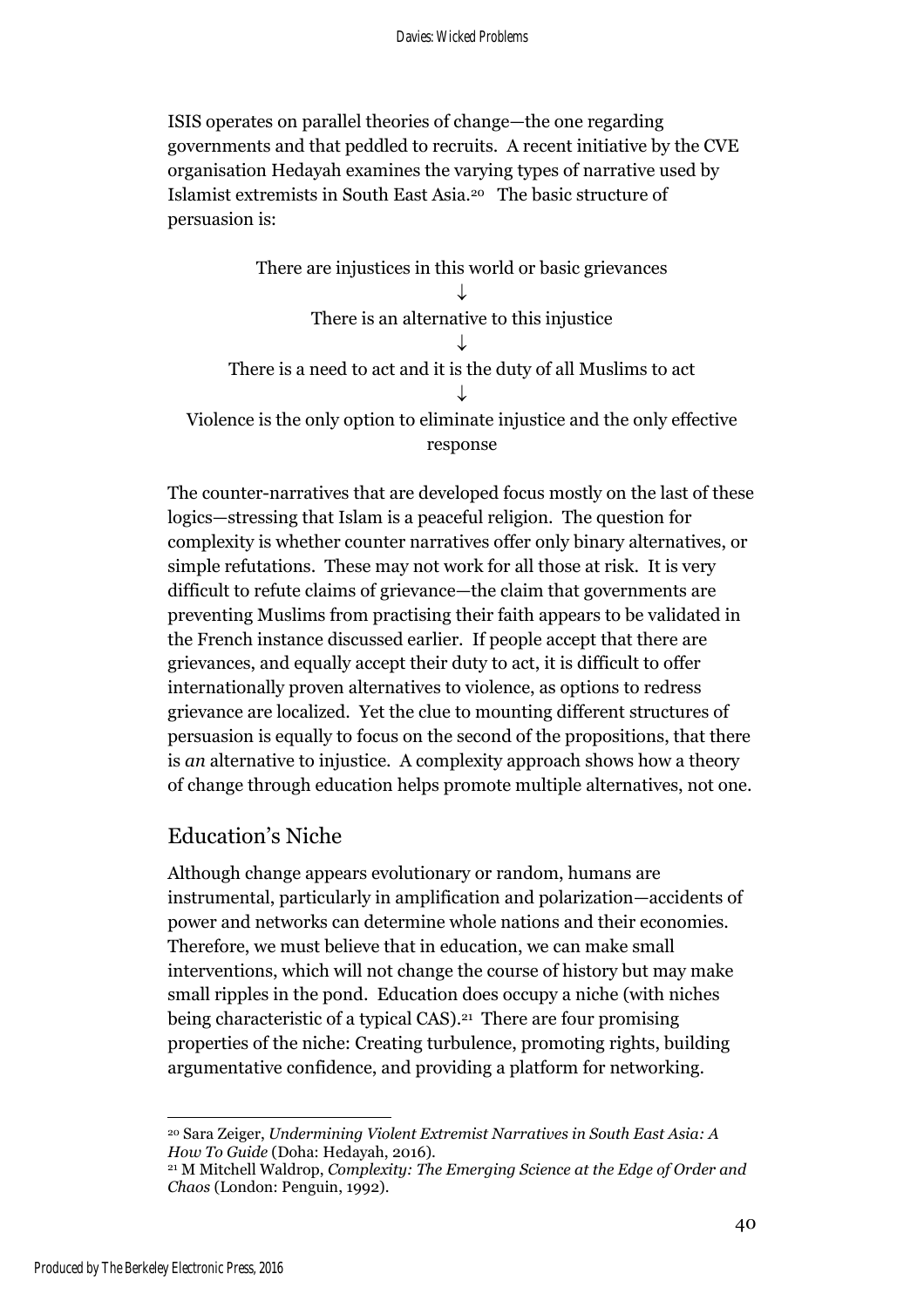### *1. Creating turbulence*

In complexity theory, turbulence is a productive force. Simple perturbations can nudge a system into creative activity. <sup>22</sup> To break up rigidities in conflict and inequity, turbulence is needed, to spark creativity and a new landscape. In terms of extremism, the turbulence needed is disturbing path dependence into violent responses, and unlocking the frozen accidents of sectarianism. In particular, the need is to challenge binary thinking, black and white truths, them, and us. The *Formers and Families* research mentioned earlier revealed just such binaries:

"...you should be able to show your hatred and your enmity towards the non-Muslims. If you cannot do that then you are not showing your Islam."

"…when I was with the brothers, I was a bit hardcore and I wouldn't listen to anybody...What I thought—what I studied and what I was being taught—I thought that was 100% correct. I didn't want to listen to anybody else because I thought, 'No, everybody else is wrong'."

"…he does get angry...politically and Islamically he was very divisive at that stage. And very two tone; black and white, right, and wrong, and Islam, tawhid and shirk. And there's nothing in the grey. There's no middle ground there." 23

One of the very promising strategies in the field of challenging binaries is the work on promoting integrative complexity. <sup>24</sup> A study by Sudfield, Cross, and Logan shows that participant's increasing degree of commitment to violent action shows, is attended by an increasing and significant lowering of integrative complexity. <sup>25</sup> Similarly, when an individual starts to renounce extremism, this takes different and complex shapes—deradicalization, disengagement, desistence, or debiasing. 26

 $\overline{a}$ <sup>22</sup> Roger Lewin, *Complexity: Life at the edge of chaos (*London: Phoenix, 1993). <sup>23</sup> Davies, *Formers and Families.*

<sup>24</sup> Jose Liht and Sara Savage, "Preventing Violent Extremism through Value Complexity: Being Muslim Being British," *Journal of Strategic Security* 6:4 (2013): 44-66, available at: *http://dx.doi.org/10.5038/1944-0472.6.4.3*.

<sup>25</sup> Peter R. Suedfeld, Ryan W. Cross, and Carson Logan, "Can Thematic Content Analysis Separate the Pyramid of Ideas from the Pyramid of Action? A Comparison Among Different Degrees of Commitment to Violence," in Hriar Cabayan and Valerie Sitterle, and Matt Yandura (eds.), *Looking Back, Looking Forward: Perspectives on Terrorism and Responses to It* (Washington, D.C.: Strategic Multilayer Assessment Office, Office of the Secretary of Defense, 2013), available at:

*http://www.ctcitraining.org/docs/LookingBack\_LookingForward\_2013\_09.pdf.* <sup>26</sup> Basia Spalek and Lynn Davies,"Mentoring in Relation to Violent Extremism: A Study of Role, Purpose and Outcomes," *Conflict and Terrorism Studies* 33:5 (2012):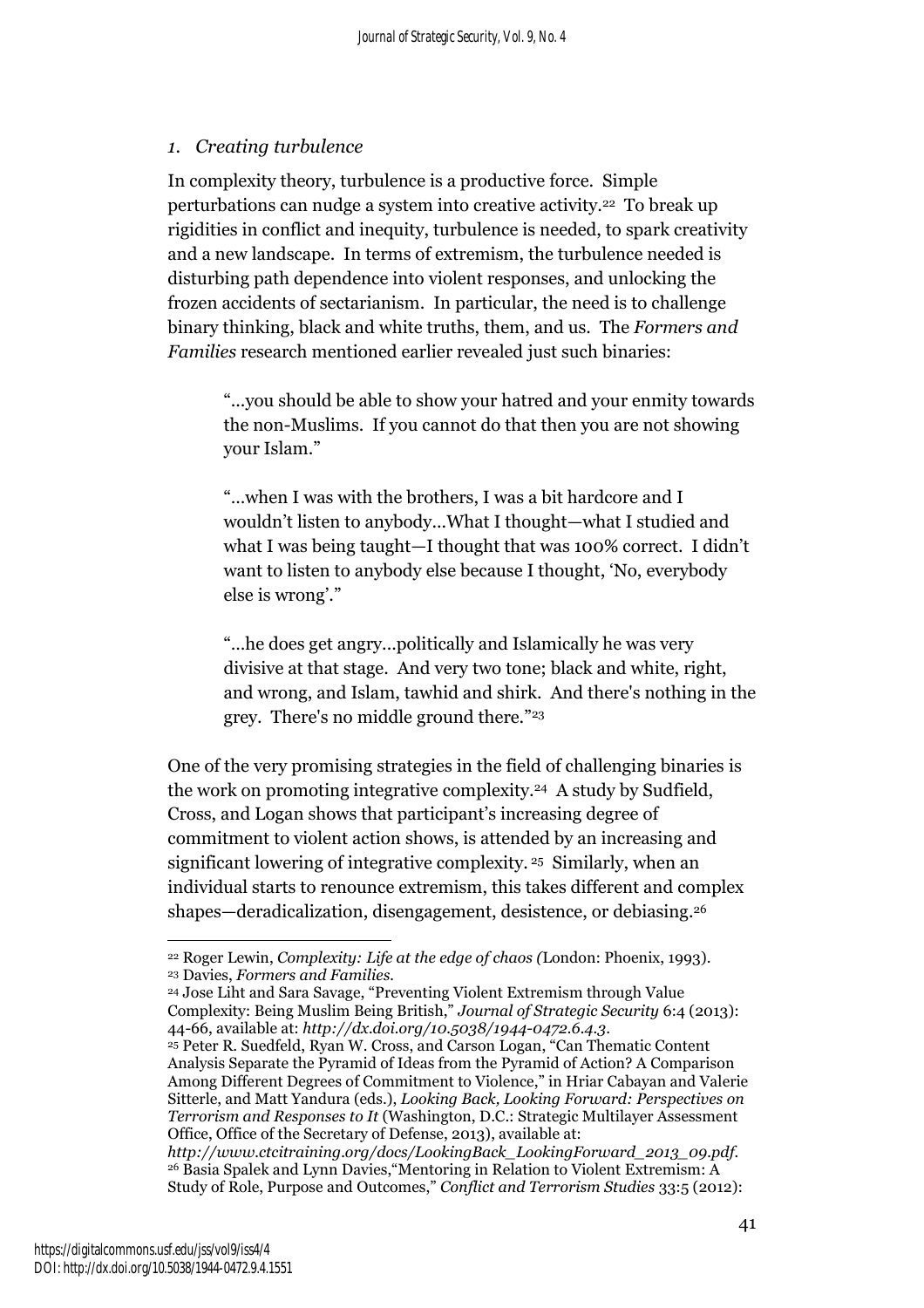From intervention programmes, it has been found that participants can be encouraged to maximise a wider range of their own values to increase the complexity of their thinking. Rather than focusing on the content of ideology or beliefs, the focus is on the structure of thinking. Similarly, the journey to being a *former* often involves a new range of reading, particularly within sociology or philosophy, which would give complex and nuanced views of the world. 27 The theory then is that both prevention and deradicalization are associated with acceptance of value pluralism, the discovery of realistic but value-complex solutions to moral and social issues. Liht and Savage argue that,

"It is value-complex solutions that protect both sacred and secular values of different groups, and it is this protection of sacred and secular values that enables peaceful and stable resolutions for inter- group conflict in the context of globalisation, thus protecting people from the lure of value-monist radical discourses."<sup>28</sup>

Other parts of this volume will be describing this work in more detail, so here I just highlight their introduction of hot topic' with young people to start the process of generating a range of viewpoints– being comfortable with a range of perspectives while retaining one's own core principles. However, complex thinking entails "holding one's strong opinions lightly."<sup>29</sup> Initially this means stepping outside one's comfort zone.

It is significant that work within the field of transitional justice also stresses surfacing and sharing a range of narratives about a conflict.<sup>30</sup> As this article was written, a peace deal has been struck between the Colombian state and FARC guerillas, one of the oldest conflicts of its kind in the world. In an interview, Humberto de la Calle, leader of the government's negotiating team, talked about the different stories of the conflict, depending on who tells it.<sup>31</sup> He was asked whether what should be negotiated was a common story in which we all can recognize ourselves. However, he countered:

<sup>354-368,</sup> available at

*http://www.tandfonline.com/doi/abs/10.1080/1057610X.2012.666820*.

<sup>27</sup> Lynn Davies, *Educating Against Extremism (*London: Trentham, 2008).

<sup>28</sup> Liht and Savage, "Preventing Violent Extremism through Value Complexity," 50. <sup>29</sup> Rogers et al., "Fostering Complexity Thinking," 31.

<sup>30</sup> Lynn Davies, *The Power of a Transitional Justice Approach to Education* (New York: International Centre for Transitional Justice, 2016).

<sup>31</sup> Juan Gabriel Vásquez, "Peace Has Been Reached in Colombia. Amid the Relief is Apprehension," *The Guardian,* August 26, 2016, available at:

*https://www.theguardian.com/commentisfree/2016/aug/26/peace-colombia-farcguerillas-conflict.*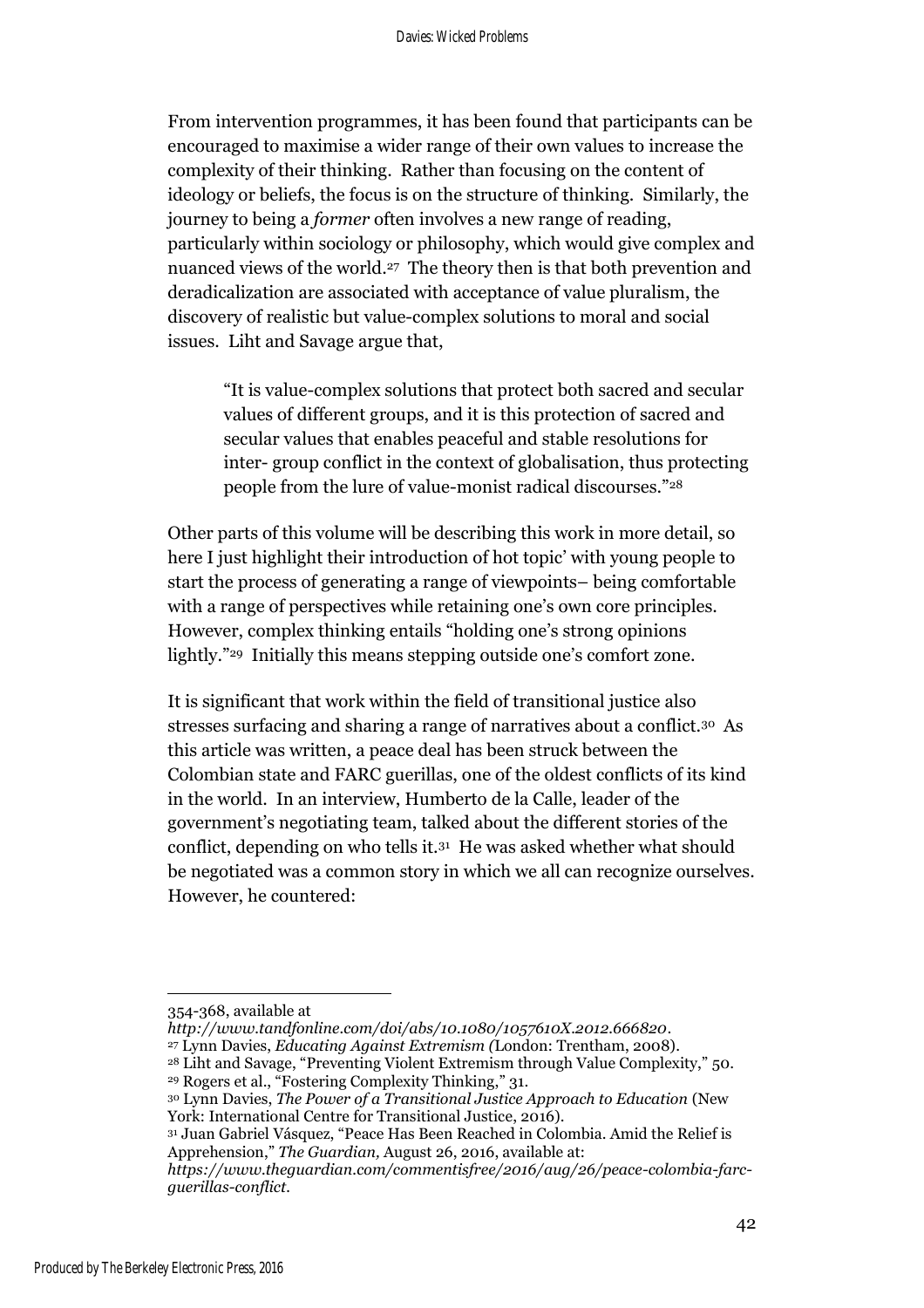"No, there's not one common story… 'The reason behind the truth commission we have created is not to dictate one version of the truth, but to learn to live with different truths. A final agreement is not a military question. It's about learning to live with more than one truth at a time."<sup>32</sup>

This "living with more than one truth" characterizes what I have termed *justice-sensitive* education, which, in history and social science, takes a more complex view of victims and perpetrators and tries to understand the conflict from multiple viewpoints. Transitional justice mechanisms aim *not* to recreate the contexts and perspectives which generated the conflict, and, in order to prevent its reoccurrence, there must be an understanding of why rights were denied in the past, and to envision a future where rights might take hold. In education, this might mean introducing turbulence into official versions of history and who constituted enemies. It is important to understand how violence becomes normalized, that is, how violence becomes a path dependent response to perceived injustice or offence. Complexity theory allows us to see how cycles of revenge and retribution occur; the educational task is not just to say violence is wrong, but to generate debates on violence, on when violence might be justified, based on whose narratives, and whose narratives have greatest traction.

The deployment of former extremists can be very useful. Just as in Northern Ireland, where ex IRA members have been invited into school, in Indonesia and Malaysia the narratives of former JI members have been incorporated into secondary school programmes. The NGO Aliansi Indonesia Damai pairs a former with a survivor of terrorism to talk together to school students. <sup>33</sup> In our organization, *ConnectFutures*, we have also made a video with the former extremists in our research, to use in schools and other community forums.

### *2. Working within Rules, Structures, and Rights*

Value pluralism is different from cultural relativism. We need a framework within which to make judgments, however provisional. Complex systems do not have an invisible hand directing activity. However, one component of a CAS, which gives us traction, is its structure. In physical terms, these might be molecules or physical laws of gravity. Emergence happens within these frames—although it may alter them, (we know that genes are not immutable, but can be changed by lifestyle or even diet). On top of structure is what is usually referred to in

 $\overline{a}$ <sup>32</sup> Ibid.

<sup>33</sup> Sara Zeiger, *Undermining Violent Extremist Narratives in South East Asia,*  (Sydney: Hedaya, 2016), 1-45, available at: *http://www.hedayahcenter.org/Admin/Content/File-3182016115528.pdf*.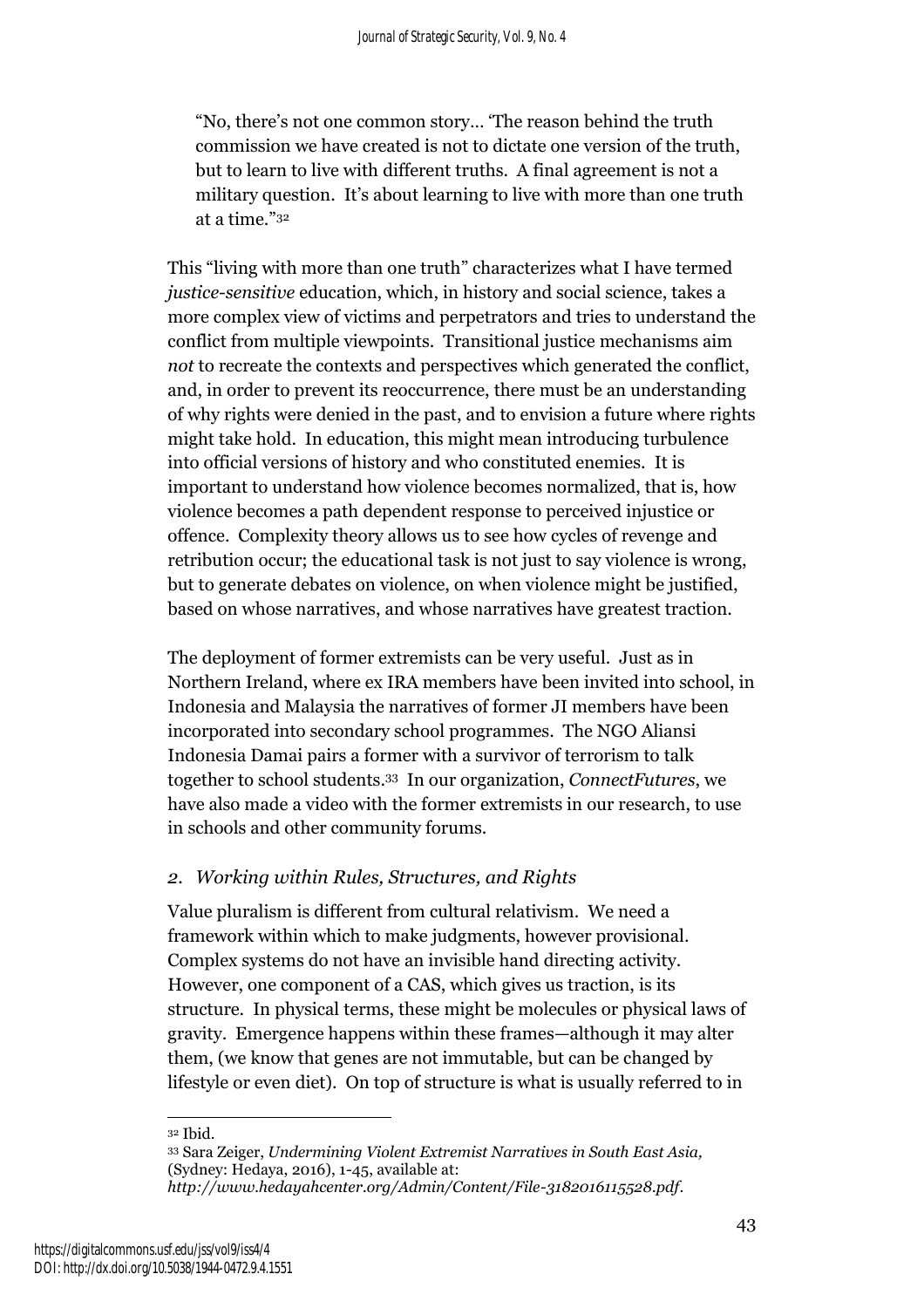complexity theory as organization-the human element, the way people work within these structures and the values they espouse, which condition the way they work. Sometimes structures are coterminous with what Woodhill calls institutions-in turn to be understood as rules that make ordered society possible, such as language, currency, marriage, property rights, taxation, education, and laws. <sup>34</sup> Institutions help individuals know how to behave in certain situations. They are critical for establishing trust in a society.

However, complexity theory does not tell us who should decide the rules. A CAS has no morality as such, simply what works.

"Complexity simply is. It exists the same way gravity exists, and is a causal reason for both good and bad things. Gravity both supports all life on earth and is directly responsible for every plane crash. Neither complexity nor gravity are good or bad, they're just things we move around with. At best, we understand it, at worst we ignore it." 35

Human institutions have developed rule systems for what works, how to behave and how to choose between competing ideas. These can be religious frameworks of morality, although these derive from sacred texts, which do not easily invite critique or independent adaptation. A more dynamic and inclusive framework is that of human rights, a structure which cuts across all religions and none.

Rights are sometimes called "enabling constraints"; they guarantee in some cases the protection of property, enable individuals to plan their lives and to make long-term investments. They include guarantees that the government would abide by its laws, repay its debts and so on. Rights are multi-layered except in the necessary distinction among absolute, limited, and qualified rights, which enable us to make judgments on competing rights. Certain rights are held in tension with others, freedom of speech versus hate speech, or when the right to freedom from harm supersedes the right to privacy in the home if a child is being abused.

Current government counter-terror legislation in many countries raises significant rights issues, in particular the rights to citizenship or to

 $\overline{a}$ <sup>34</sup> Jim Woodhill, "Capacities for Institutional Innovation: A Complexity Perspective," *IDS Bulletin* 41:3 (2010), 47-59, available at:

*https://opendocs.ids.ac.uk/opendocs/bitstream/handle/123456789/7828/IDSB\_41 \_3\_10.1111-j.1759-*

*<sup>5436.2010.00136.</sup>x.pdf;jsessionid=8DE1537ACD767E1D126D896CE43D4753?seque nce=1.*

<sup>35</sup> Menafee "Capabilities and Complexity."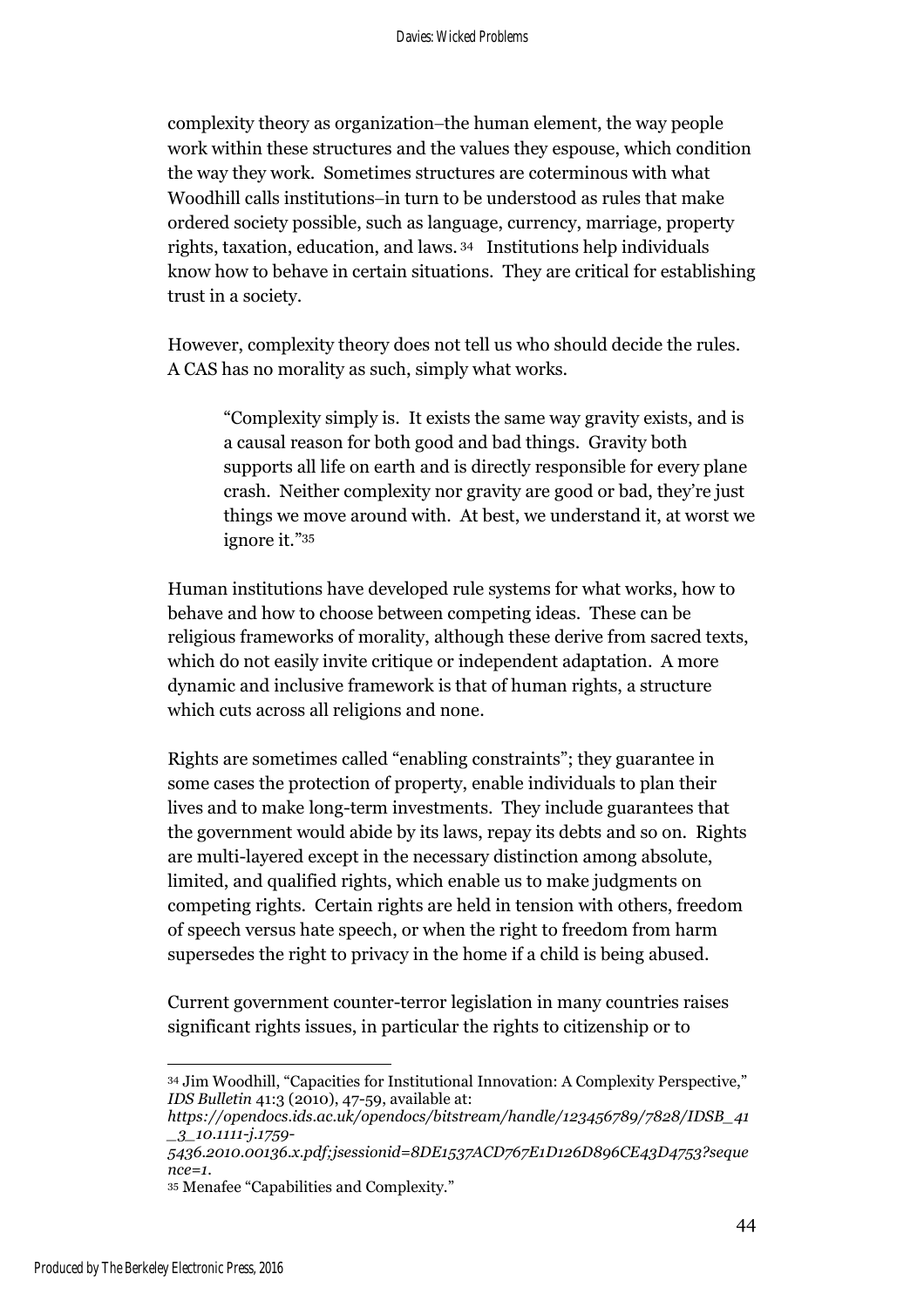freedom of movement (if a passport is taken away, or one cannot return to one's country), or the right to freedom of association (for banned organizations). Security strategy in these areas evokes varied reactions. Groups such as ISIL and AQ often argue that human rights are irrelevant as the West's lip service to them betokens hypocrisy, on matters such as torture, renditions, drone attacks, the Iraq war, or the treatment of Saddam Hussein and Colonel Ghaddafi. This greatly strengthens narratives in which groups position their battle logic around Man-made law against God's law, with the former portrayed as hypocritical, politicized, and unfair in contrast to the utopian vision of the latter. There may need to be a much wider public education forum, which explains different types of rights and encourages discussion and dissent about what rights take precedence in a security strategy. In a context of PVE, public education is therefore not just about resilience to extremist thought, but learning about state responses to violent extremism.

At school level, awareness of rights becomes central to supporting structures of trust in a society. A good example is UNICEF's Rights Respecting Schools in UK, which are built on every participant in the school (students, teachers, support staff, governors, parents) knowing the Convention on the Rights of the Child, and being bound by it. This is an obvious example of an enabling constraint: research has shown that children learn better, because they understand that they have the right to learn, and that misbehavior infringes others' right to learn. Relationships between teachers and students become equal and respectful, as all have the right to be treated in a dignified manner. The right to participate in decisions that affect you means a more democratic order, with school rules derived from the right to freedom from harm rather than arcane strictures around uniform or hair length. Rights Respecting Schools are cited favorably in a DfE report "Teaching Approaches that help to build resilience to extremism among young people." *<sup>36</sup>* They are particularly good at conflict resolution. The report comments on how, in place of a potentially angry disagreement, teachers and pupils are encouraged to identify where their rights are being violated and how to correct this violation. A Year 10 student (about 14/15 years old) explained:

"And in some lessons where a student is not letting someone express their right, the teacher will point it out—because in every classroom they've got that [the charter] stuck up there—and then they'll show

<sup>36</sup> Joe Bonnell, Phil Copestake, David Kerr, Rowena Passy, Chris Reed, Rachel Salter, Sharma Sarwar, and Sanah Sheik, "Teaching Approaches that Help to Build Resilience to Extremism Among Young People," *Research Report DFE-RR119* (London: Department for Education, 2011), 1-250, available at: *https://www.gov.uk/government/uploads/system/uploads/attachment\_data/file/ 182675/DFE-RR119.pdf.*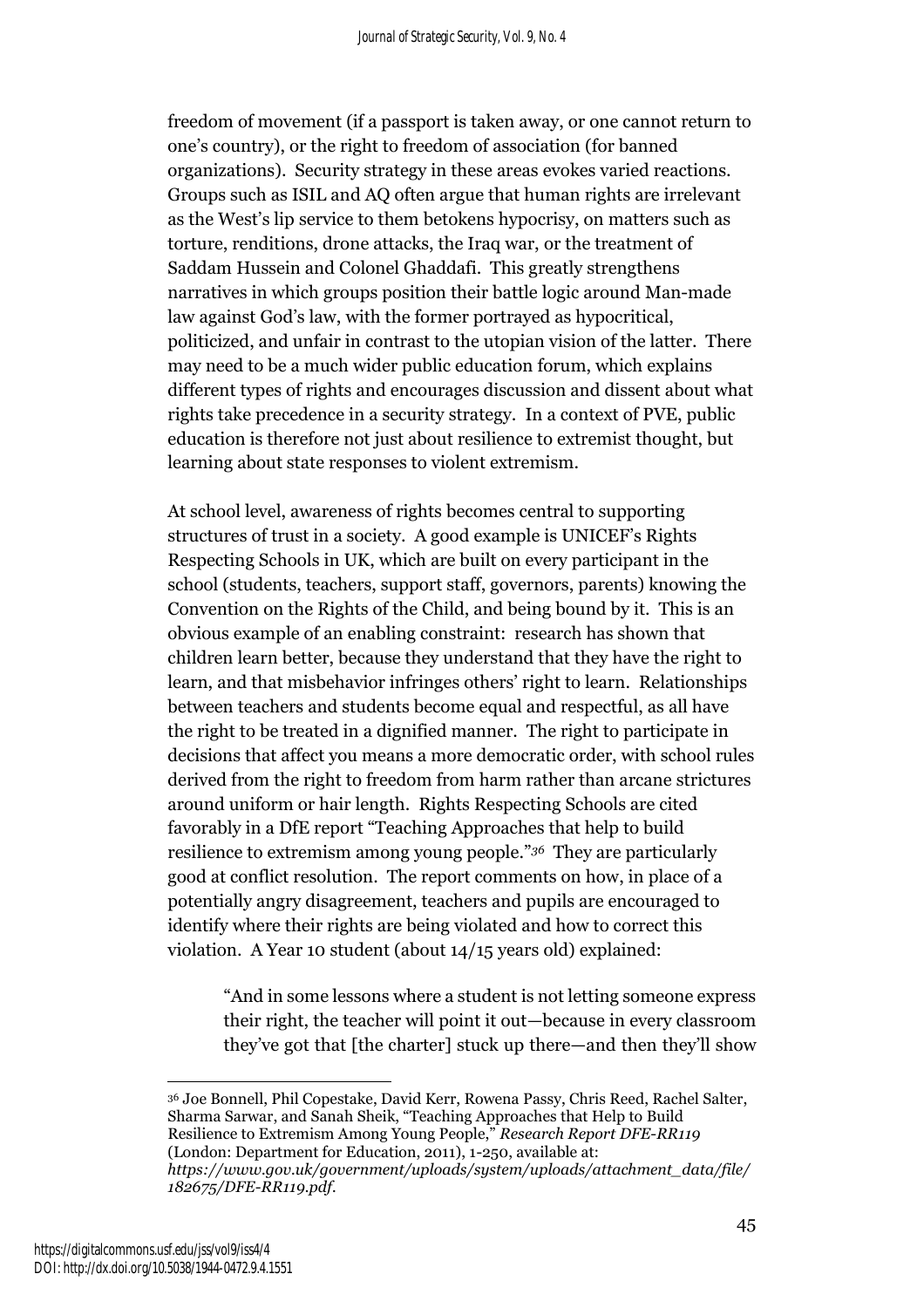it, [saying]: 'this is that right and you're not letting that person express that right'. And then that person will stop doing that." 37

The right to freedom of speech and the encouragement of dissenting views is central to value pluralism as discussed earlier. Both school education on rights and their different types, and public education and discussion forums on government counter-terror legislation are needed. In the context of challenges to religious extremism, it is important that students and educators understand what constitutes a right—for example, that there is no right in international law not to be offended, and that religions don't have rights, people do. Critique is not against the law, unless it becomes hate speech.

### *3. Building Confidence and Resilience*

After—or at the same time as—learning value complexity and the place of rights comes the confidence to see oneself as an actor in change. At school level, this can come from a variety of sources—positions of responsibility, or student activism, or community work in citizenship education. The former extremists told us how important it was that young people channel their energy and sense of mission into something concrete. It does not matter what the project us—the main thing is that they see a result from non-violent action and experience a sense of agency and self-worth. In our organization, we work with young people to enhance their skills in argument and debate, so that they can mount an argument but also predict others' arguments. <sup>38</sup> Small training interventions in a safe space can vastly improve their confidence to speak, but also gives them multiple perspectives on controversial issues. <sup>39</sup> We also encourage simple telling of their life stories, and sharing these across different groups, to understand the diversity in our lives as well as gain confidence in speaking and the power of narrative. We have found that media training and filming them cement such skills, and we include how to use social media such as Twitter safely and productively. This helps in on-line safety as well as campaigning skills. Knowledge of rights again helps in mounting and countering arguments and deciding between competing values.

Teachers, too, need confidence (especially in contexts such as the UK Prevent strategy, which places a duty on schools to prevent violent extremism). As Arun Kundnani, the author of *Spooked: How Not to Prevent Violent Extremism* stressed in the context of expecting teachers and youth workers to identify extremists, trust is an essential ingredient in

<sup>37</sup> Ibid., 89.

<sup>38</sup> ConnectFutures website, available at: *http://www.connectfutures.org.* <sup>39</sup> Lynn Davies, *Speak for Yourself* Evaluation Report, March 2016, available at: *http://connectfutures.org/wp-content/uploads/2016/08/SFY-Evaluation.pdf.*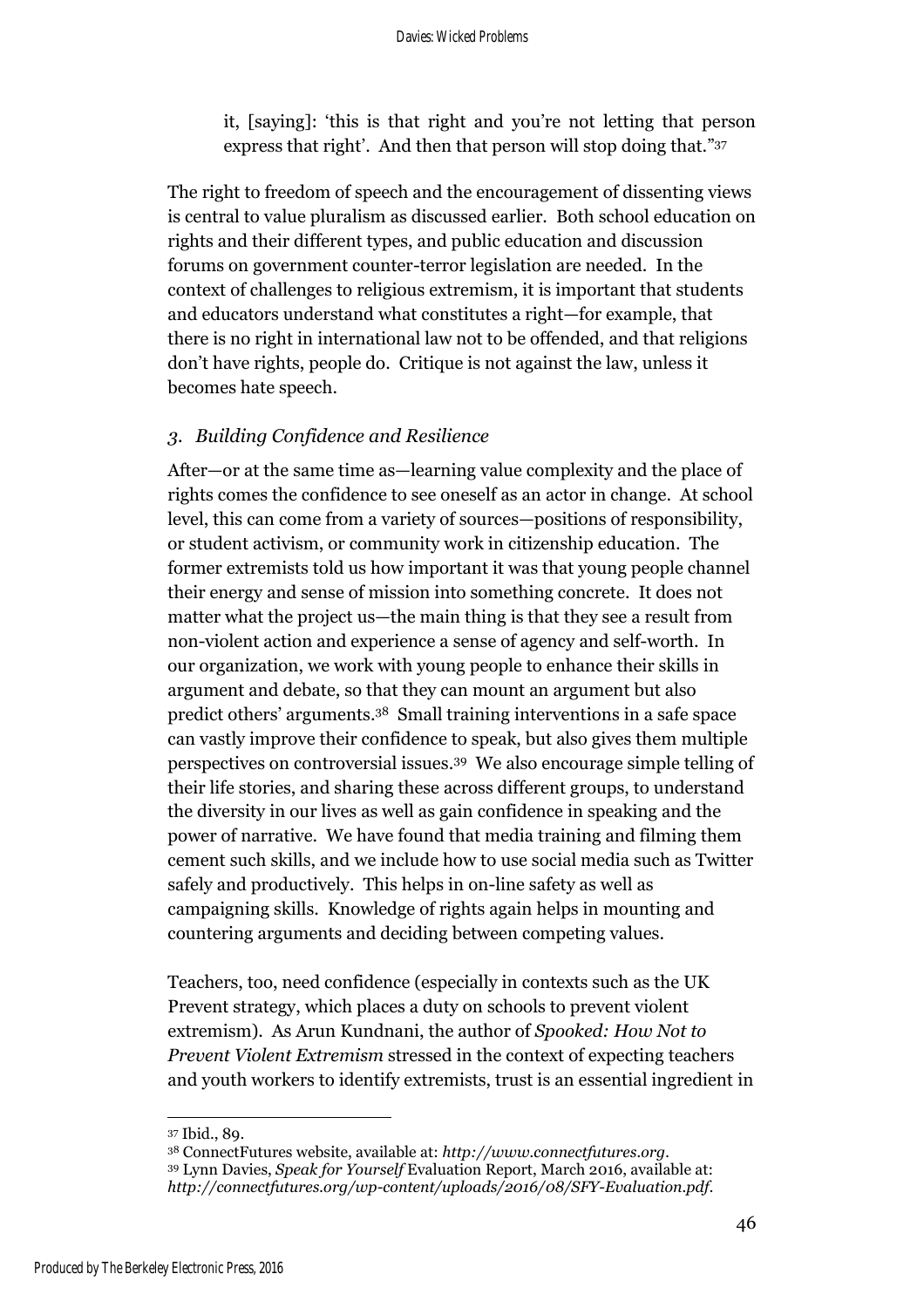counter-terrorism. <sup>40</sup> Young people need to be able to speak openly with teachers and youth workers about the issues they feel strongly about. If schools and youth clubs can no longer be relied on to provide such a venue, where will young people go? Kundnani reckons that the likelihood of their turning to those already committed to violence will only be increased.

"Ultimately, the real alternative to terrorism is not the official promotion of state-licensed British values but a democratic process that is capable of listening to the views that the majority may find offensive or discomforting." 41

Speech should not be silenced in classrooms, as far-reaching mistakes have been made in the notion of respect. Eventually, confidence to speak up needs to go beyond the school walls. An Australian campaign for example asks people to Speak up if they witness racism with the hashtag #EraseRacism.

It is significant that teachers as independent change agents seem rarely enlisted in PVE, except in terms of surveillance of students. The South-East Asia *Hedayah* compendium mentioned earlier lists effective messengers in the counter-narrative as families (particularly mothers), community actors, religious leaders, and former extremists. Materials and guides are produced *for* teachers, but a question remains as whether an active network of teachers could be powerful in guiding others, not always being guided.

Learning occurs not just in schools and colleges, but also in other social environments such as prisons. The better prison schemes (as outlined by a former governor) build on acknowledgement that everything revolves around relationships (a complexity tenet) between prisoners and between prisoners and staff. <sup>42</sup> The safest prison is one where there is most space for these relationships to develop, forming over time through unacknowledged tests that establish boundaries on both sides, and small tokens of trust. The ability to say truthfully we will always listen and talk to you regardless of whether you listen and talk to us is vital. (Former extremists also stress that families should not give up on them). Offenders cannot be managed, as in some industrial process—more promising

 $\overline{a}$ <sup>40</sup> Arun Kundnani, *Spooked: How Not to Prevent Violent Extremism* (London: Institute of Race Relations, 2009)

<sup>41</sup> Ibid., 33.

<sup>42</sup> Peter Dawson, "Managing radicalization and extremism in prisons," *Counter Terror Business* 27 (2016), available at:

*http://www.counterterrorbusiness.com/features/managing-radicalisation-andextremism-prisons*.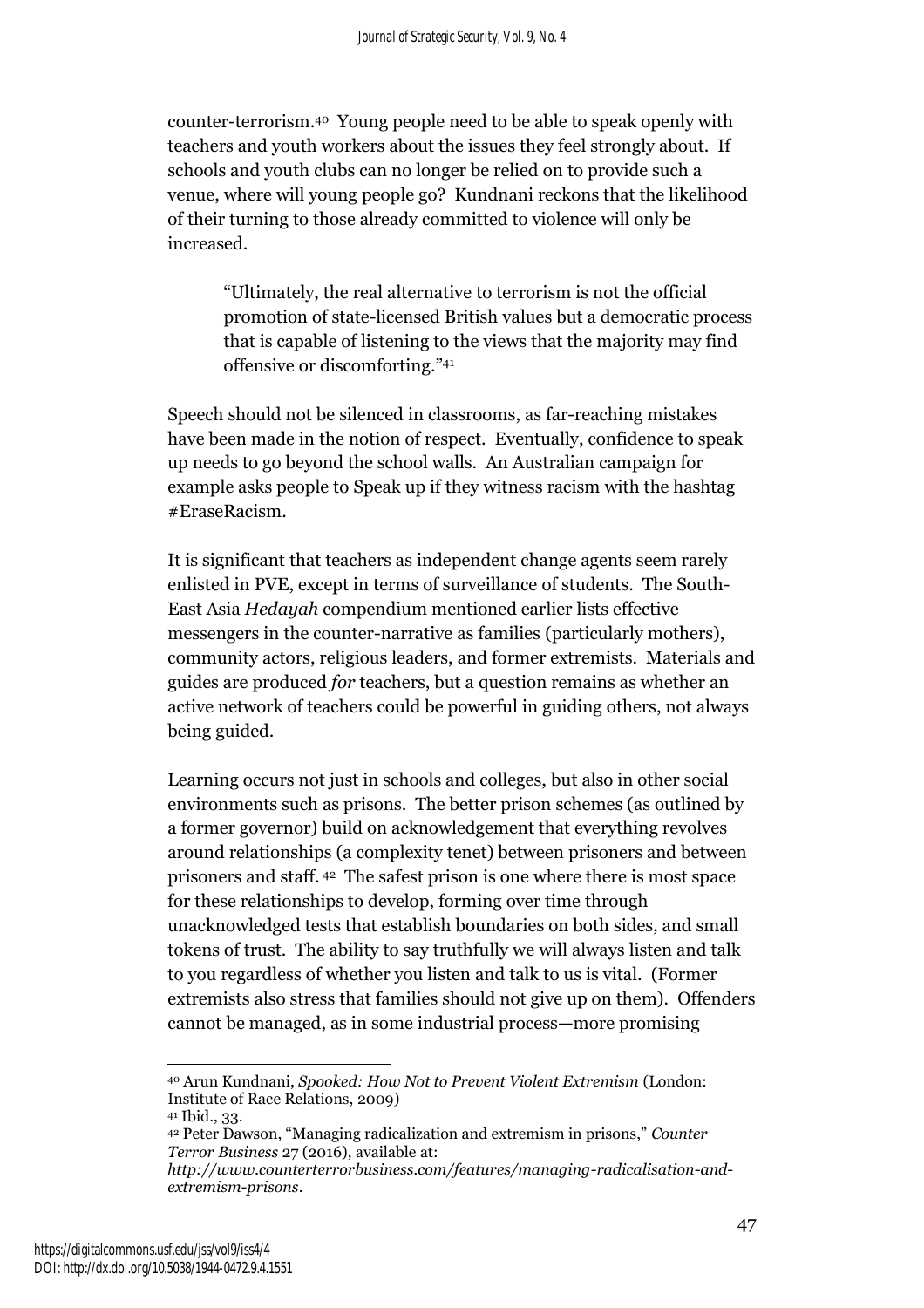approaches draw on desistance theory to stress the prisoner's own agency in any lasting change. This requires the prisoner to define what a better life for them might look like and negotiate the steps towards it. Isolation does not work. IRA hunger strikers in the 1970s proved that radicalization does not depend on face-to-face contact, or personal access to the media. The peace process ultimately rested on the promise of a life that was demonstrably better without terrorism than with it.

Collectively and individually, then, the big educational task is the persuasion that life is better without terrorism than with it. The clear majority agrees; how can the confidence and strategic power of the tiny minority who do not be built?

### *4. Developing Networks*

This leads on to the fourth aspect of a complexity approach to PVE: the power of networks in a CAS. What has been learned from the way that the Arab Spring developed is that horizontalism (not vertical control) is the key to change. Network theory shows us how the more people that use a network, the more useful it becomes to each user. The network effect is the creation out of two people's interaction a third thing that comes free. As Paul Mason points out in his book *Why It's Kicking off Everywhere: The New Global Revolutions*:

"Everyone who uses information technology understands that they are—whether at work, on Facebook, on eBay or in a multiplayer game—a 'node' on a network: not a footsoldier, not a bystander, not a leader, but a multitasking version of all three." 43

Mason is optimistic about networks—that the democracy of retweeting filters out the trash as people respond and comment. Truth can travel faster than lies and all propaganda becomes instantly flammable. Spin can be inserted, but the instantly networked consciousness of millions of people will question it, acting like white cells against infection. This optimism is viable up to a point—young people doing their research homework from Wikipedia and other sites are accustomed to looking at the resulting comments and dialogues to check veracity. However, lies do travel fast as well. Young people are part of the new turbulence in information. While there are Facebook followers, networked interaction is not about singular leaders or heroes. This was well captured by Marc Sageman in his book *Leaderless Jihad*. <sup>44</sup> New technology has enabled

<sup>43</sup> Paul Mason, *Why It's Kicking Off Everywhere: The New Global Revolutions*  (London: Verso, 2012), 74.

<sup>44</sup> Marc Sageman, *Leaderless Jihad: Terror Networks in the Twenty-First Century (*Philadelphia: University of Pennsylvania Press, 2008).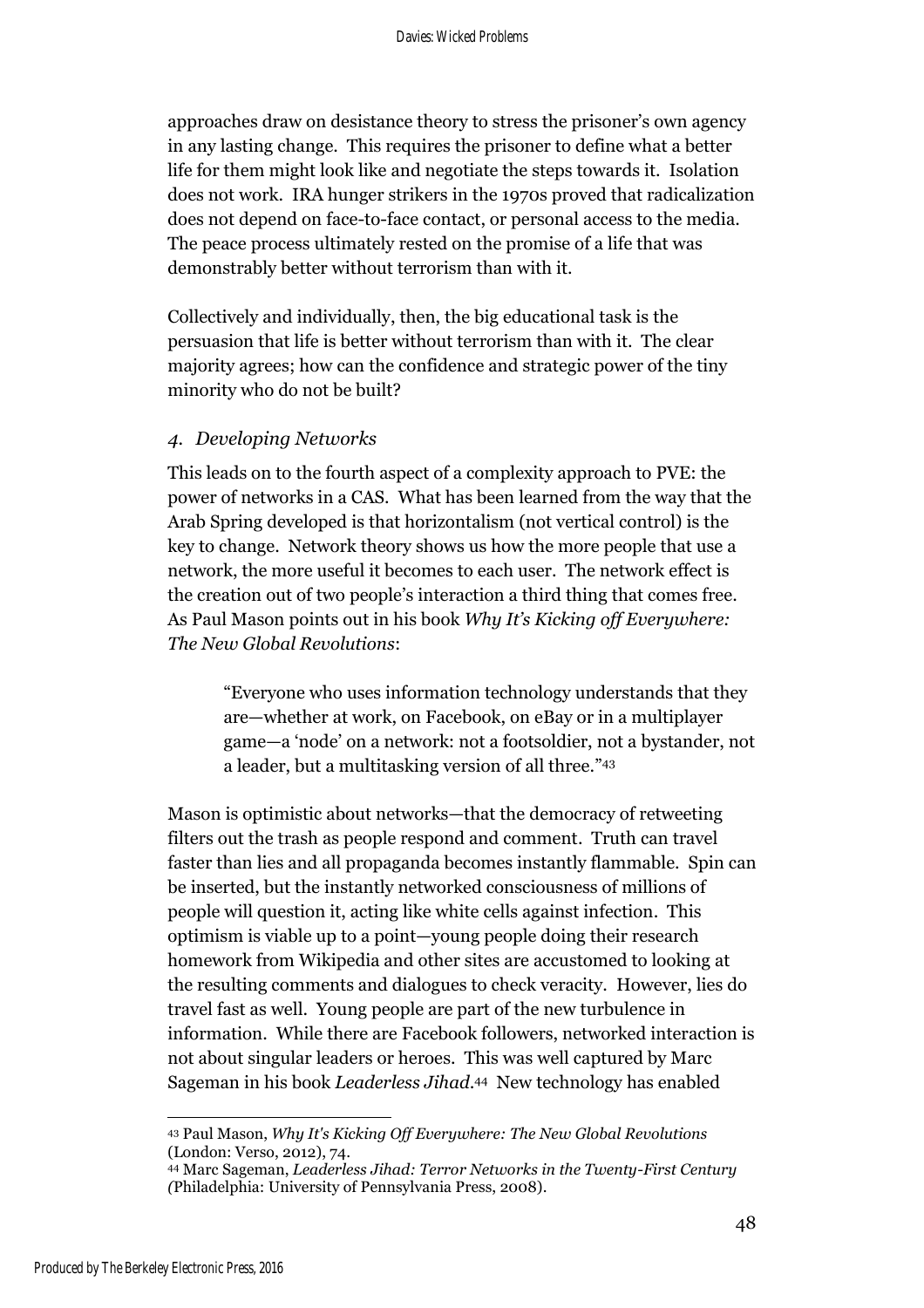swift movement of ideas across peoples and continents, but most importantly has enabled self-organization. It is no accident that we talk of viruses in computers, or of something going viral: viruses too have no leader, but can spread.

The power of networks makes us rethink what we understand by empowerment. There is an inherent, sometimes spontaneous power in the popular, networked, and viral everyday settings that children are currently constructing and reconstructing. It could be that the ways we currently conceive of giving children power (school councils, representation on committees etc.) do not match the way they currently network and use social media to influence others. School walls are increasingly permeable.

What sorts of networks and groupings should educators encourage? Networks can clearly be negative as well as positive forces, and we can learn a lot from how criminal networks operate, as well as violent extremist ones. They adapt, shift, and morph. Sageman talks of how, for his sample of extremist groups, the experience of faith and commitment was grounded in intense group dynamics that completely transformed them in a process of group love. With the gradual intensity of interactions within the group and the progressive distance from former ties, they changed their values. From secular people, they became more religious. 45

The distance from former ties is a significant phrase here: there can be a narrowing of networks in the process of radicalization. However, is the key the provision of alternative paths for group loyalty? This is debatable. The Boy Scouts in 1910 did capture many young people and kept them out of trouble. Sageman argues for a similar large and formal network of young Muslims, based on peaceful Muslim traditions, to give a sense of belonging. This would include a hierarchy of promotion that would recognize the talents and efforts of its members, as well as promoting local heroes to emulate. Yet this seems to be a very top-down form of organization, so does not fit what we know about the power of horizontal networks, and their fluidity and flexibility. Conceivably, they would attract only those who like this sort of thing, as did the Boy Scouts. Arguments from contact theory and the demonstrated power of encounters show that where positive change occurs it seems to be in the *clash* of values, the exposure to difference and then working through dealing with it. It would be better to encourage groupings of young people *across* different traditions and values, in pursuit of some common task, which is nothing to do with their heritage, than to isolate young Muslims in some sort of

<sup>45</sup> Ibid., 87.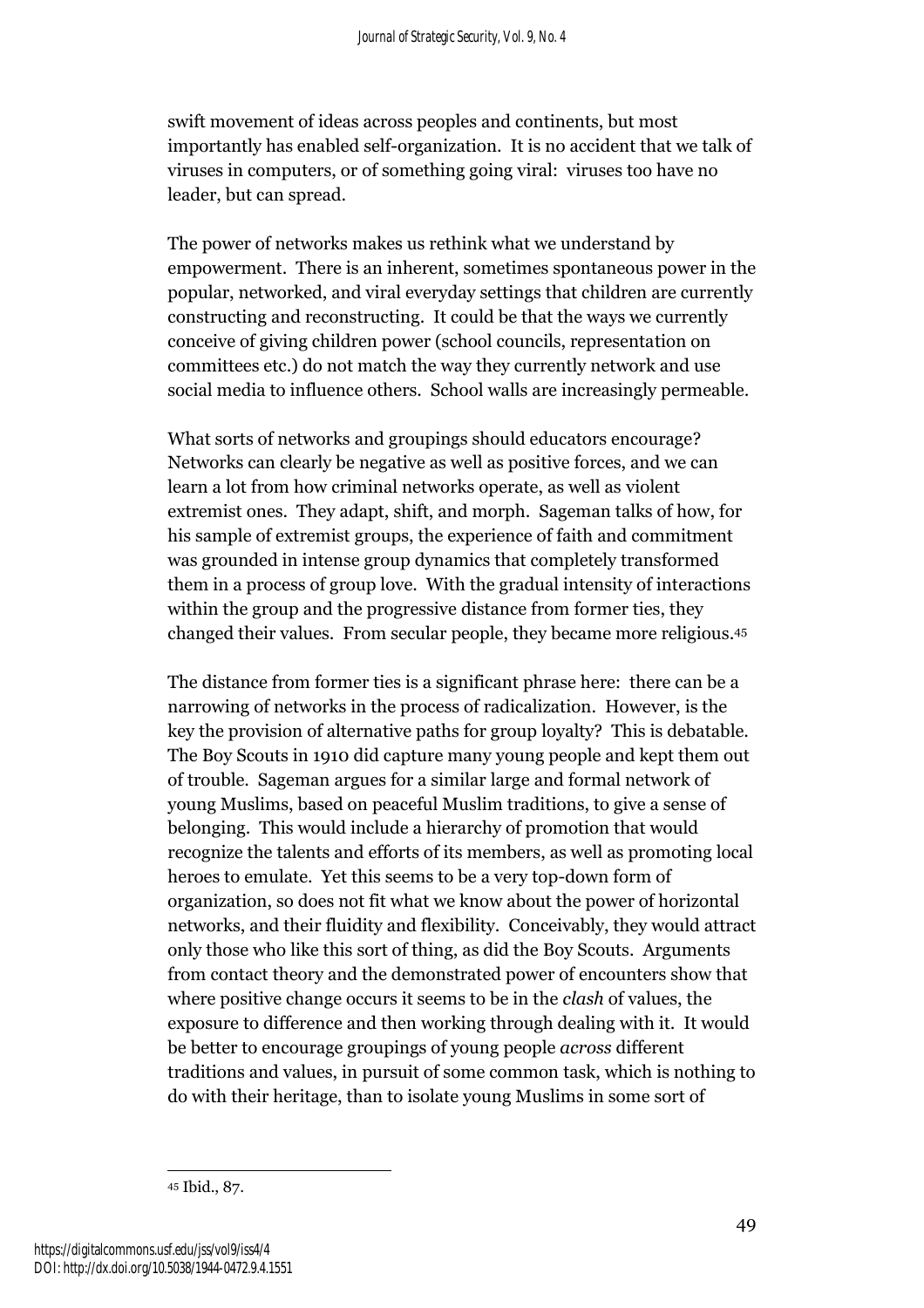Young Pioneer framework. The Hitler Youth did not prevent the rise of fascism - quite the contrary.

At ConnectFutures, we bring young people together across a range of communities and schools, and engage them in forums that link young people with other agents such as the police. This means we try to stretch horizons and the possibilities for interaction. Through the notion of the *strength of weak ties* (i.e. that you learn more from acquaintances than from friends), young people can see how to benefit from new networks, with possibilities of joining or creating campaigns for social change.  $46$  We found through sessions of problem solving with the police that young people gain confidence in their ideas, and take pride in being part of the solution not part of the problem.

There are a growing number of international networks for young people to counter extremism, for example the Institute of Strategic Dialogue's *YouthCan* (Youth Civil Activism Network) which mounts innovation labs where campaigns are generated. These range from satirical videos about eating halal meat to digital comics to raise awareness of rights and extremism in Africa. 47 There are international learning platforms such as E-twinning, which are considering how to use this for PVE. <sup>48</sup> UReport is a growing movement whereby young people use SMS messaging to research their communities and mount campaigns against all forms of injustice. 49 This started in Uganda, but is now an international force. Young people are also generating their own materials, for example films on propaganda through the organization Digital Disruption, such as the satirical *The Vampire Conspiracy*. <sup>50</sup> In addition, delighting in humor is the Indonesian series *Burka Avenger,* where the super hero helps fight injustice, and saves girls' schools.<sup>51</sup>

 $\overline{a}$ <sup>46</sup> Mark Granovetter, "The Strength of Weak Ties," *American Journal of Sociology* 78:6 (1973), 1360-1380, available at:

*https://sociology.stanford.edu/sites/default/files/publications/the\_strength\_of\_we ak\_ties\_and\_exch\_w-gans.pdf*.

<sup>47</sup> Erin M. Saltman, Moli Dow, and Kelsey Bjornsgaard, "Youth Innovation Labs: A Model for Preventing and Countering Violent Extremism," *Institute for Strategic Dialogue* (2016), 1-44, available at: *http://www.strategicdialogue.org/wpcontent/uploads/2016/07/YouthCAN-Labs.pdf*

<sup>48</sup> *Thematic conference: A New Ethic for the 21st century: the contribution of etwinning*, 21st October 2016, available at:

*https://www.etwinning.net/en/pub/highlights/thematic-conference-a-neweth.htm*.

<sup>49</sup> U-Report: Voice Matters, available at: *https://ureport.in*.

<sup>50</sup> "The Vampire Conspiracy," *Bold Creative Project Blog: Digital Disruption*, n.d., available at *http://blogs.boldcreative.co.uk/digitaldisruption/films/.*

<sup>51</sup> Burka Avenger, "Burka Avenger Episode 01 – Girls' School is Shut (w/English Subtitles)," *YouTube*, August 4, 2013, available at:

*https://www.youtube.com/watch?v=XahbqLdCVhE*.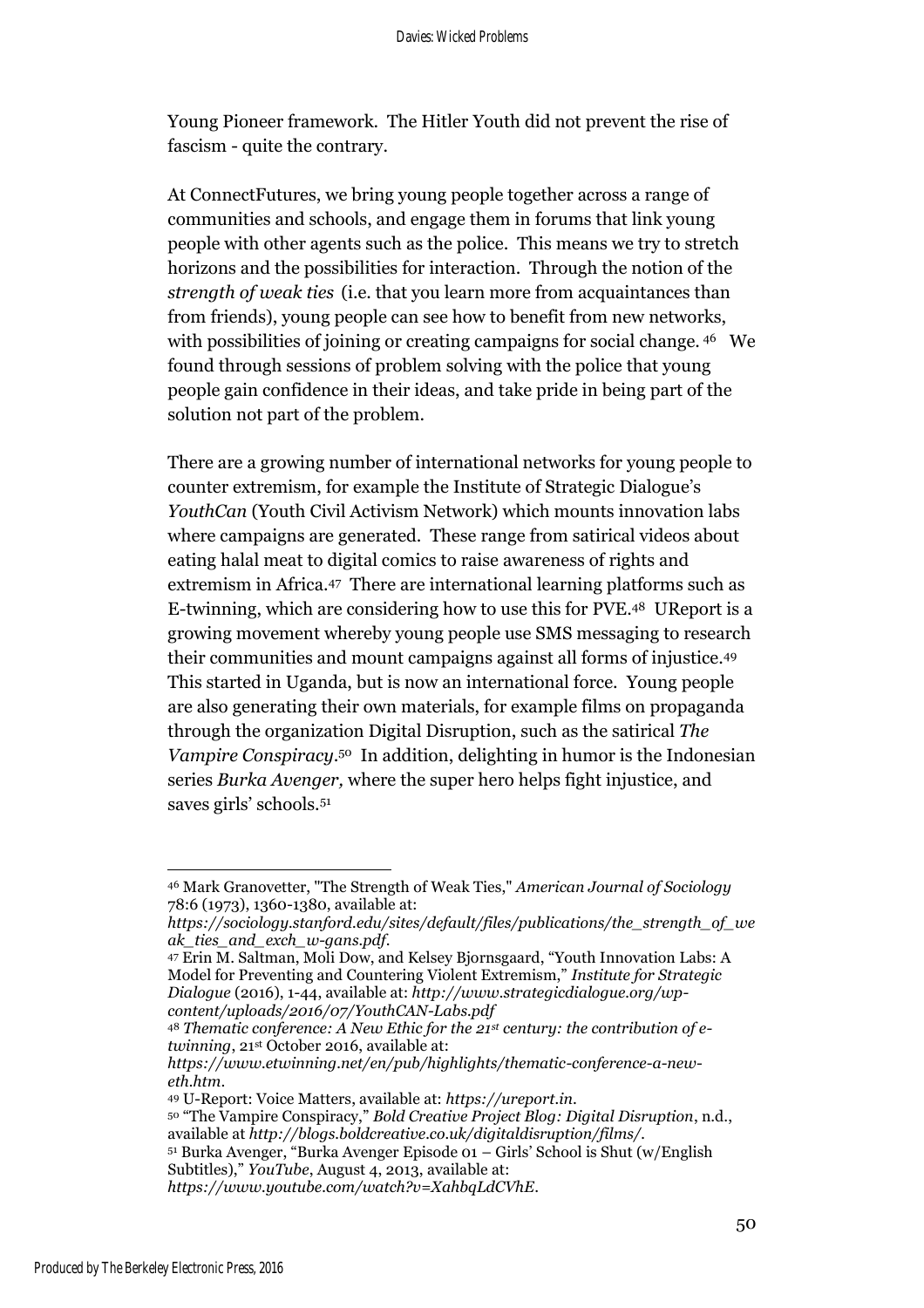In theory then there is clearly a huge possibility space for networks of schools and teachers across the globe to mount a rearguard action. Nobody knows exactly how many schools there are in the world, but estimates are around 6 million. The problem is identifying a goal: providing counter-narratives is only one aspect, and as we saw, could be narrow; but any broad campaign for peace suffers from a lack of specificity and measurable targets. YouthCan could be scaled up: but something is needed which does not rely on a relatively small number of young people attending workshops. Mass on-line campaigning and action needs a reward; just as violent extremism offers rewards. We await some sort of virus that can spread non-violence.

It is important that each of these four aspects be addressed: simply building confidence and expanding networks could be (and is) used by extremist groups to gain recruits. Conversely, simply opening up ideas without giving extra confidence, skills, and mechanisms to challenge inequity leads to frustration and can be counter-productive. Similarly, without some framework, that enables understanding of viable value frameworks, such as rights, and then there can be confusion about alternative narratives. Combinations of initiatives are indicated.

# Conclusion

Complexity theory can sound abstract, but this article has tried to show its practical application in what to do and what not to do in terms of current PVE. Theories of change in this area cannot begin from improving the individual, nor can they rely on identifying vulnerabilities in people. To insert sand into the machinery of violent extremism, to tackle our wicked problem, theories of change need to start with systems. This means identifying the vulnerabilities in extremist systems and at the same time enhancing the complexity of other institutions to be a better competitor in the battle for ideas.

Education systems may not be transformative, but can provide spaces. Within the enabling constraints of rights, schools can foster value pluralism and integrative complexity to build resilience to singular messages. They can build confidence to argue, disagree, agree with teachers, authorities, leaders, and potential manipulators as well as each other. And they can enable encounters, networking and platforms across schools and other agencies to generate the necessary diversity. creativity and humor which can debunk narrow logics. As Malala Yusufzai wryly commented in her speech at the United Nations: